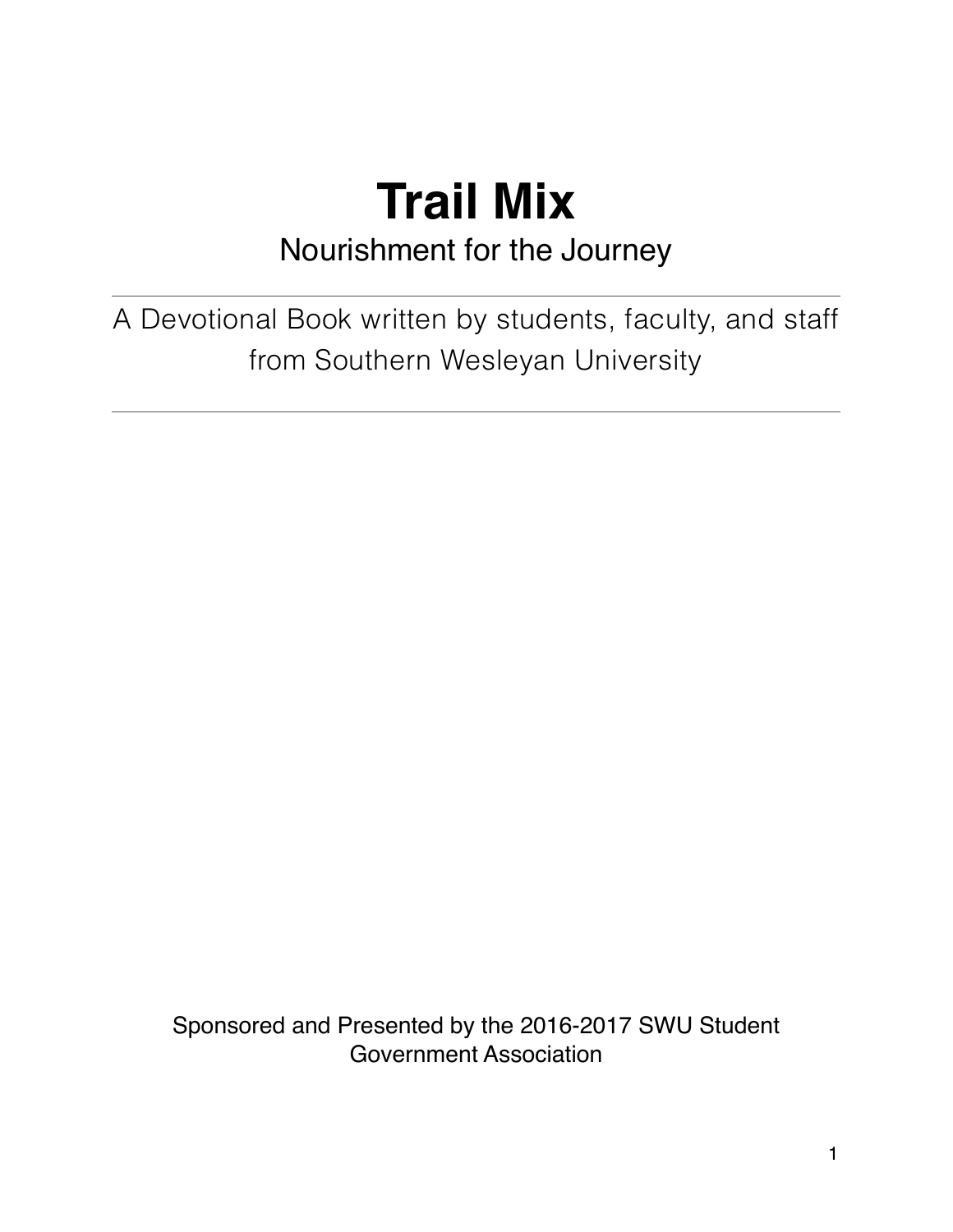# **Forward**

### Dear New Student:

God placed an idea on my heart a couple years ago that is finally being realized in this new devotional designed specifically for you, our newest SWU Warrior. The vision of current students, faculty and staff writing words of faith and encouragement to incoming students is so very missional to this institution.

This community you have joined was established on this South Carolina hill in 1906 with the mission of impacting the world for Christ, starting with our own students! The contributors of this devotional book are of one mind: To share from their heart the topics that have made a difference in their lives in the hope of paying their experiences, hopes and dreams forward to you.

I hope you will find this simple but profound gift a blessing in your devotional life and that you will read these thoughts more than once as you prepare to be a change agent in this world.

Sincere thanks goes to our writers and especially Southern Wesleyan's 2016-2107 Student Government Association, who saw this project to completion.

May your time at SWU be filled with joy and success and your faith deepened and expanded through the writings found in this devotional book.

### **Welcome to SWU!**

With enthusiasm,

Dr. Todd S. Voss President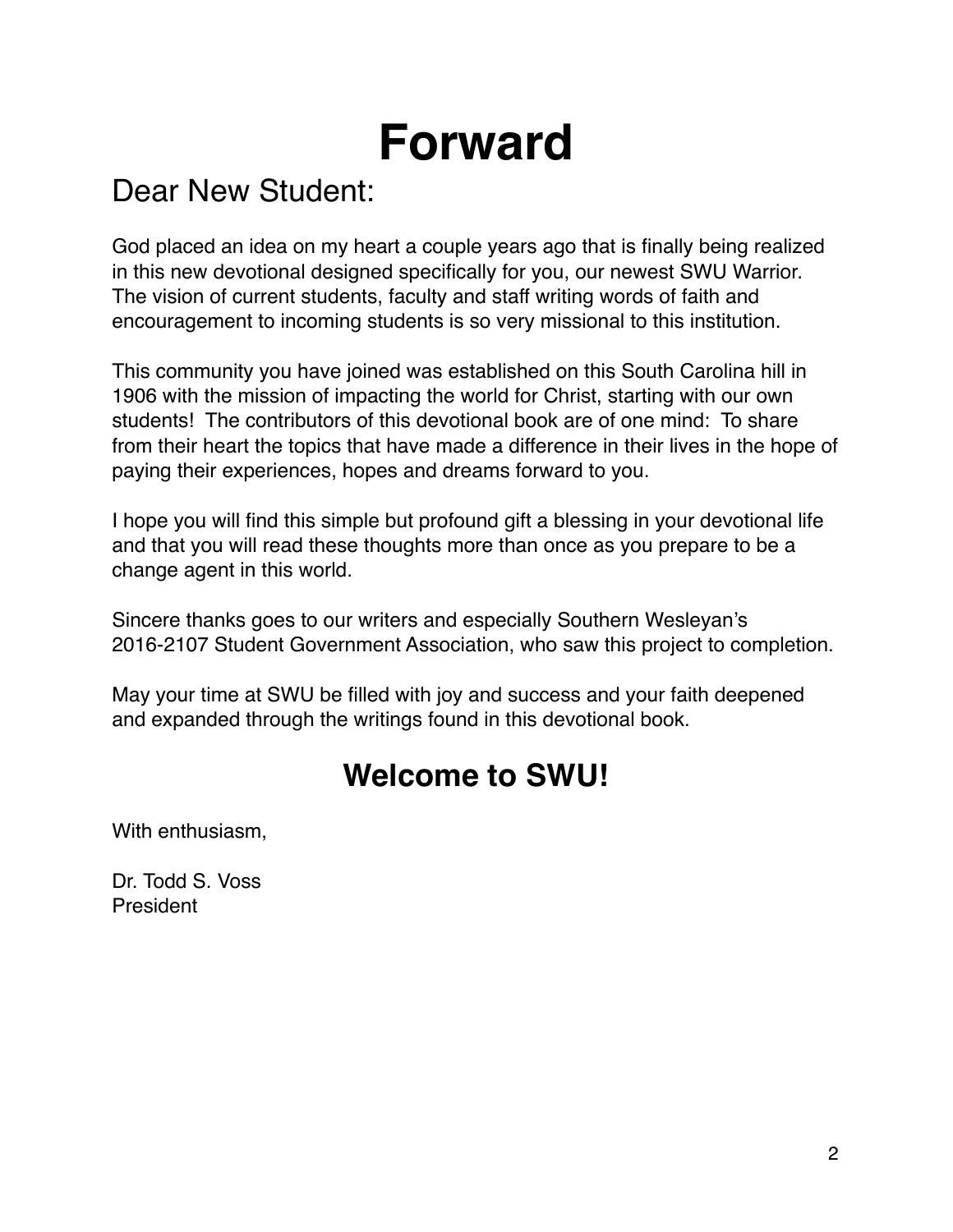# **Preface**

### SWU Student,

During the 2016-2017 school year Dr. Voss brought the idea of a student devotional to the attention of the Student Government Association. Hearing his vision for a devotional geared specifically towards incoming SWU students caught our attention and we decided to jump on it!

The vision for this project is to give you, a student new to SWU, the opportunity to hear from those who have gone before you…those who have done this 'college thing'. This devotional is written by students and professors for students. Each devotional has been written to encourage you, guide you, and help open your eyes to everything that God has for you.

The community of SWU is unlike anything that I have ever seen. I also do not believe that you are here by accident. God has a beautiful plan for your life, and SWU is just the start. As you jump into this community here are some tips to growing in your faith at SWU:

- 1. Take opportunities to be prayed for or to pray for someone else
- 2. Ask people about their life stories! Be willing to share about your story too!
- 3. Participate in a Discipleship Group
- 4. Take a trip to Potter's Place (spend some time in a prayer cabin or walking the trails)
- 5. Ask questions, and don't stop until you get an answer!

I pray that God will speak to you through these devotions and that you would be encouraged by the wisdom of those around you.

In Christ-like Love,

Michaela L. Wickham SWU Student Chaplain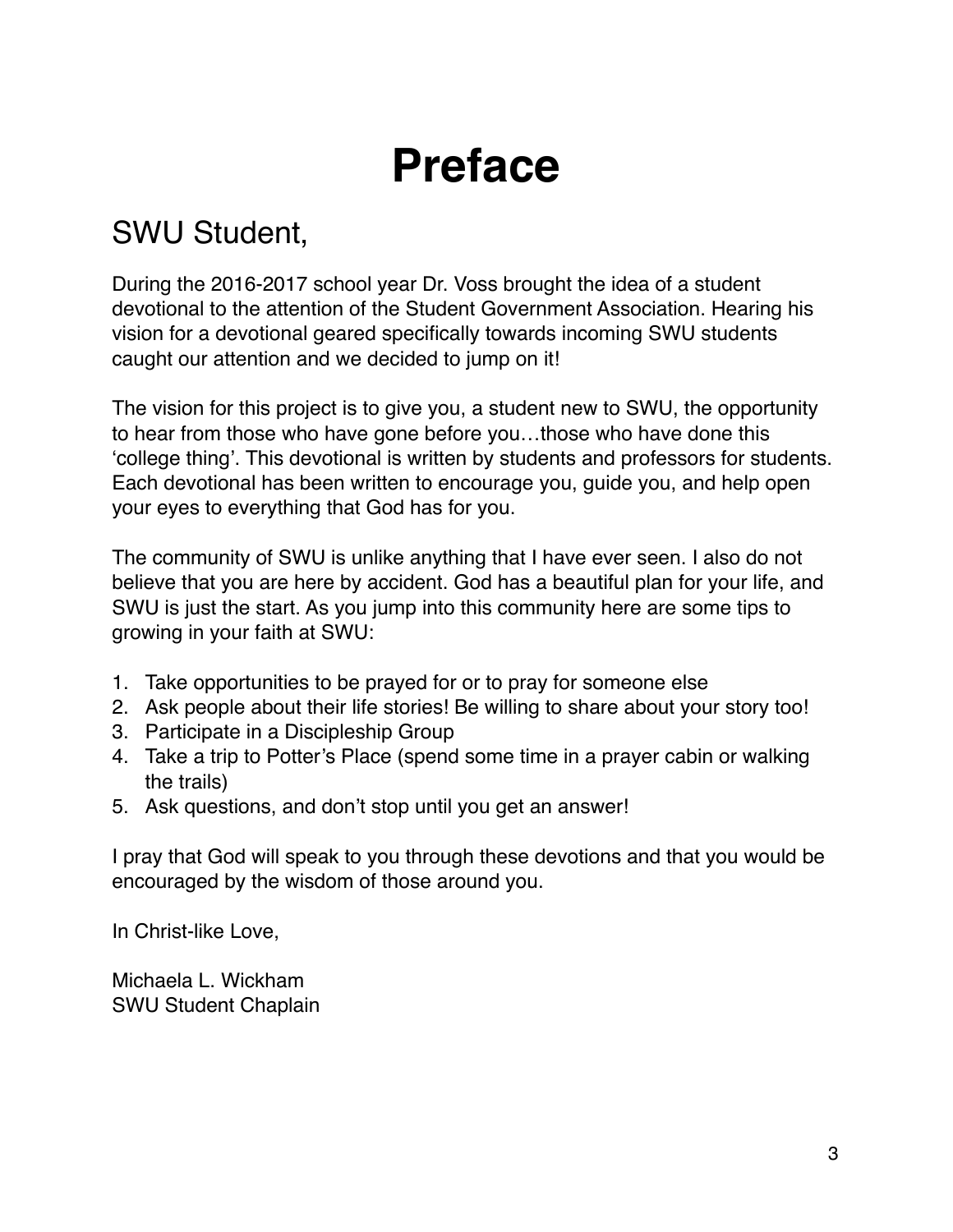# **Faith-filled Community**

Dr. Todd S. Voss President, SWU

**Scripture Reference:**

Hebrews 11:1

### **The SWU Vision, Element 1:**

Faith is a wonderful virtue, but as we worked to build the concept in our renewed SWU vision statement, we felt something more descriptive than the character trait of faith was still needed. Carefully observing the distinct community that has formed in our Adult and Graduate Studies Cohort model, and living in community with what I would consider the most welcoming and gracious students on the planet, we began to dive into Scripture for a deeper perspective.

Hebrews 11:1 states: "Now faith is confidence in what we hope for and assurance about what we do not see" (NIV).

That's it! A faith-filled community is one that is confident in the "hope" that you, our students, will grow spiritually stronger in THIS community than anywhere else. Our SWU faith-filled community is:

• Authentic and countercultural

• Built on love

• A community that represents faith overflowing, splashing against the walls of self-centeredness, indolence, disrespect and oppression and washes them clean

• A place where confidence digs deep and holds firm

But faith is also assurance. Not in ourselves, not in a "system", not in a program or curriculum, but in Him. It means that while being imperfect people, carrying out this opaque vision of being a faith-filled community, we are assured God will build it, and He will bless it, as described in Ephesians 3:20, "… exceeding abundantly above all that we ask or think".

#### **Prayer:**

To have faith that overflows, Lord, that is what I ask of you today. Fill me with confidence in the spiritual growth I hope for and will experience in this community, and give me the assurance in what I feel, but often cannot see.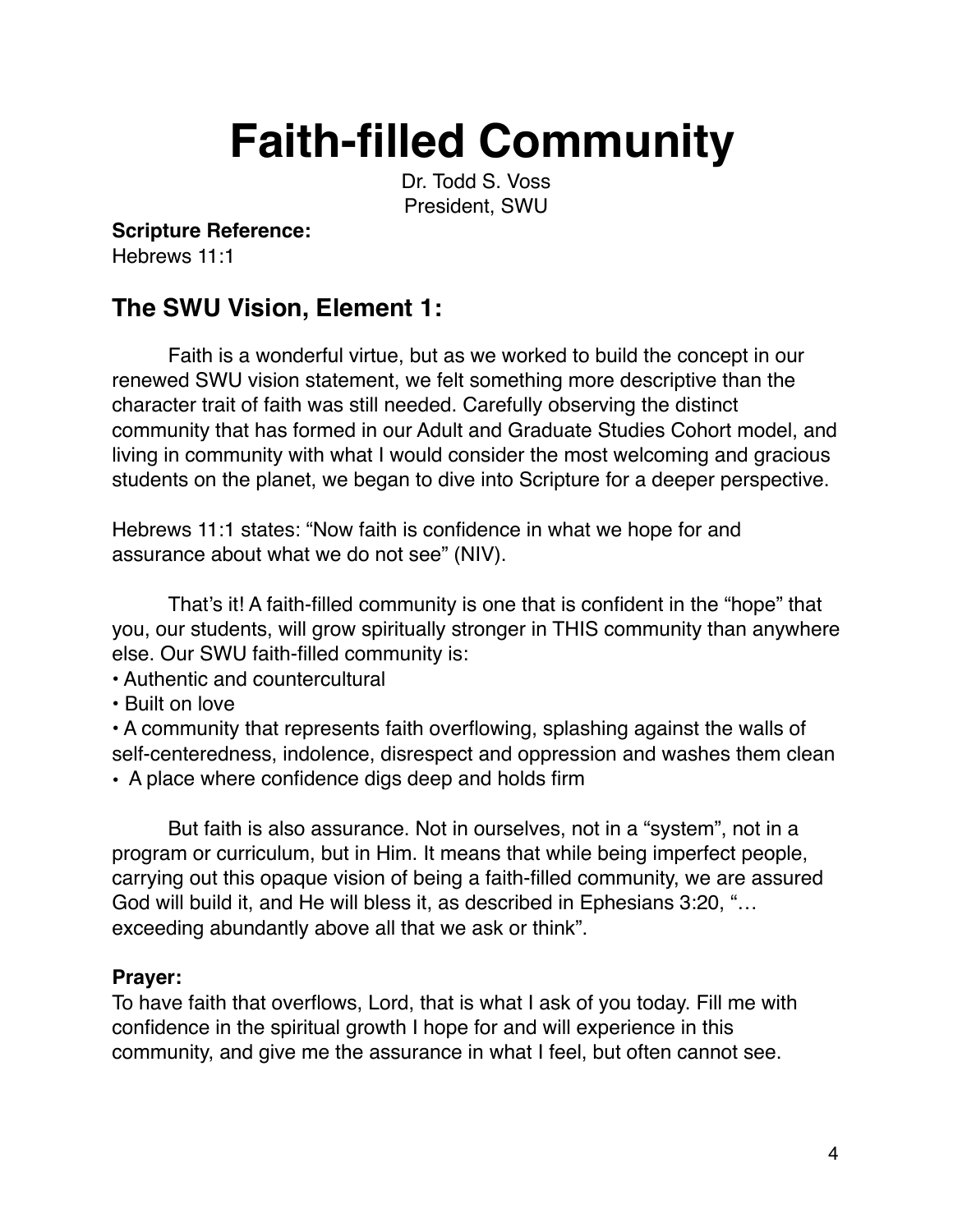## **Inventive Learning**

Dr. Todd S. Voss President, SWU

#### **Scripture Reference:**

Colossians 1:16-17

#### **The SWU Vision, Element 2:**

SWU just may have coined a new concept with this vision element! While the constructs of creativity and innovation have been researched ad infinitum, what makes "inventive learning" different? While the term unmistakably integrates the God-given concept of creativity, just as much as inventive learning is about character, it is also decidedly about action. Inventive learning ties all the elements of education together.

"For by him all things were created, in heaven and on earth, visible and invisible, whether thrones or dominions or rulers or authorities—all things were created through him and for him. And he is before all things, and in him all things hold together" (Colossians 1:16-17).

As we enjoy a new way of doing higher education at SWU, we recognize the critical nature of experience in the learning process. We believe you, our students, must be at the center of learning and you learn better when you get your hands dirty. We believe you need to be stretched in small steps at a time, and assessment needs to be conducted FOR learning, not OF learning. But more than that, we recognize the Author of learning: the most Creative Inventor of all time. He holds all things together, and that is why we must incorporate "hands on" experiential learning in every major, every program and every degree. We are designing everything from specialized research houses to active real-life skill development laboratories where practice solidifies theory and conceptualization. It is the most salient way to make learning memorable, relevant and exciting for you, the next generation of student who will change the world!

#### **Prayer:**

Heavenly Father, May you bless my time in this place, filling it with creativity and purpose. Higher learning means nothing without You. Nudge me to take advantage of each and every opportunity to learn by doing. Expand my mind while I use my hands. And in that practice, allow me to bring honor to You in all ways and at all times.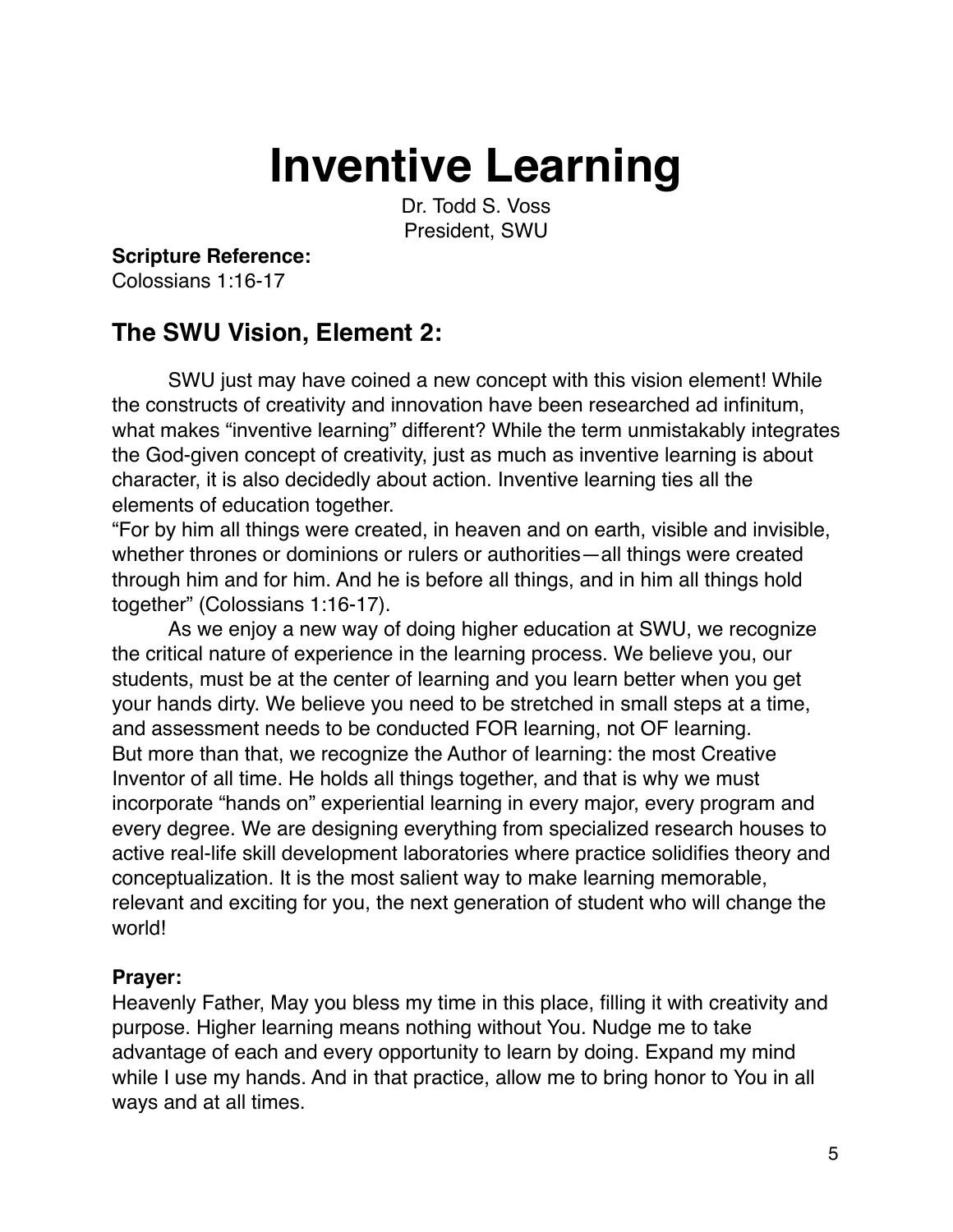# **Contagious Generosity**

Dr. Todd S. Voss President, SWU

#### **Scripture Reference:**

Ephesians 4:28

### **SWU Vision Element 3:**

I was asked an innocent question by a wealthy business owner some time ago about why SWU chose "contagious generosity" as a vision element. Not being a believer, he felt profit or enrollment growth would be a better vision goal. That query forced me to think beyond the routine of my typical response to consider more deeply the heart of the question.

John Piper, founder of Desiring God.org suggests in his book of the same title that there are three ways to look at acquiring and using the things of this world. The first is to simply steal what we can. The second is to work hard to acquire all we can, and the third is to work hard to acquire so that we can give all we can.

"Let the thief no longer steal, but rather let him labor, doing honest work with his own hands, so that he may have something to share with anyone in need" (Ephesians 4:28).

Unfortunately, too many people, including believers, live on the second level. Acquisition of things becomes in many ways, the meaning of life. But God provides for us, so that we can have enough to live on, with the remainder designed to support the physical, spiritual and emotional needs of others. The same principle for us is also true for SWU: He provides enough for you, our students, to live on and grow, with the rest to share with others. As SWU grows in influence and prosperity, our interest in establishing a posture of contagious generosity will keep us grounded on this principle and model it for a new generation of graduates like you to live a prosperous and generous life. Piper puts it this way: "God has made us to be conduits of his grace. The danger is in thinking the conduit should be lined with gold. It shouldn't. Copper will do. Copper can carry unbelievable riches to others."

#### **Prayer:**

Dear Lord, in a world of need and desperation, use me to be a conduit of generosity for those who need support. Help me to recognize that this is your design, and You will care for me, allowing for my abundance to be shared as a blessing for others.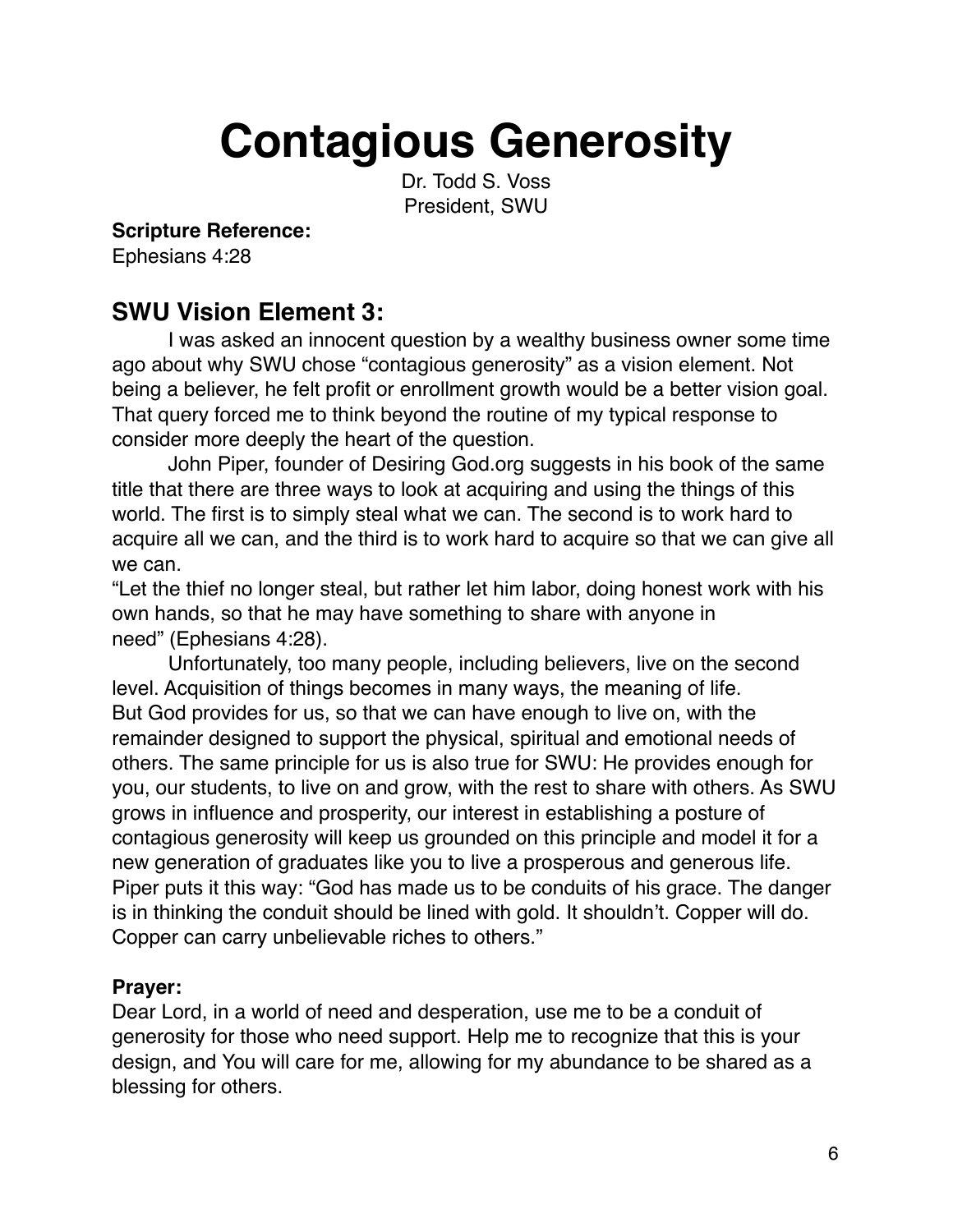# **Transformation and Renewing of the Mind**

Caleb W. Southern **History** 

#### **Scripture Reference:**

Romans 12:2; 1 Corinthians 2:16

In Romans 12:2 Paul writes, "[L]et God transform you into a new person by changing the way you think. Then you will learn to know God's will for you, which is good and pleasing and perfect." This is one of the key verses in understanding the role of the mind in the life of the Christian. True transformation and salvation is first an act of the mind. Paul tells us that God will make us into a new creation not by changing the way we feel or the way we act or the way we behave. God begins His work within us by changing the way we think. In order to truly grasp, accept, and understand salvation for our lives we must change the way we think about others, about life, and about God. God is the prime mover in this change, but we are also called to active self-reflection and work to change the way we think about things. An implication of this process is laid out by Paul in 1 Corinthians 2:16, "For 'Who can know the Lord's thoughts? / Who knows enough to teach him?' But we understand these thing, for we have the mind of Christ." Upon accepting the transforming power of God in our minds, we are actually given the mind of Christ! R. Kent Hughes writes, "The dizzying potential of the human mind reaches its apex in the possibility of possessing the mind of Christ through the ministry of the Holy Spirit." Take time to ask God how He can have more of your mind. How can the Holy Spirit work to change the way you think? Self-reflection in this area will lead to transformation, new life, and a better understanding of God's thoughts for and about you!

#### **Prayer:**

God, examine my mind. Show me how I can more fully love you in the way that I think. Help me to love you and others more fully with my thoughts. Show me the power that the mind has over all my daily actions. Remind me that the mind is what perseveres in faith during times of trouble. In everything, I rejoice and give you thanks for your transforming work in my mind and life. All praise and glory belong to you, God the Father, Jesus, and Holy Spirit. Amen.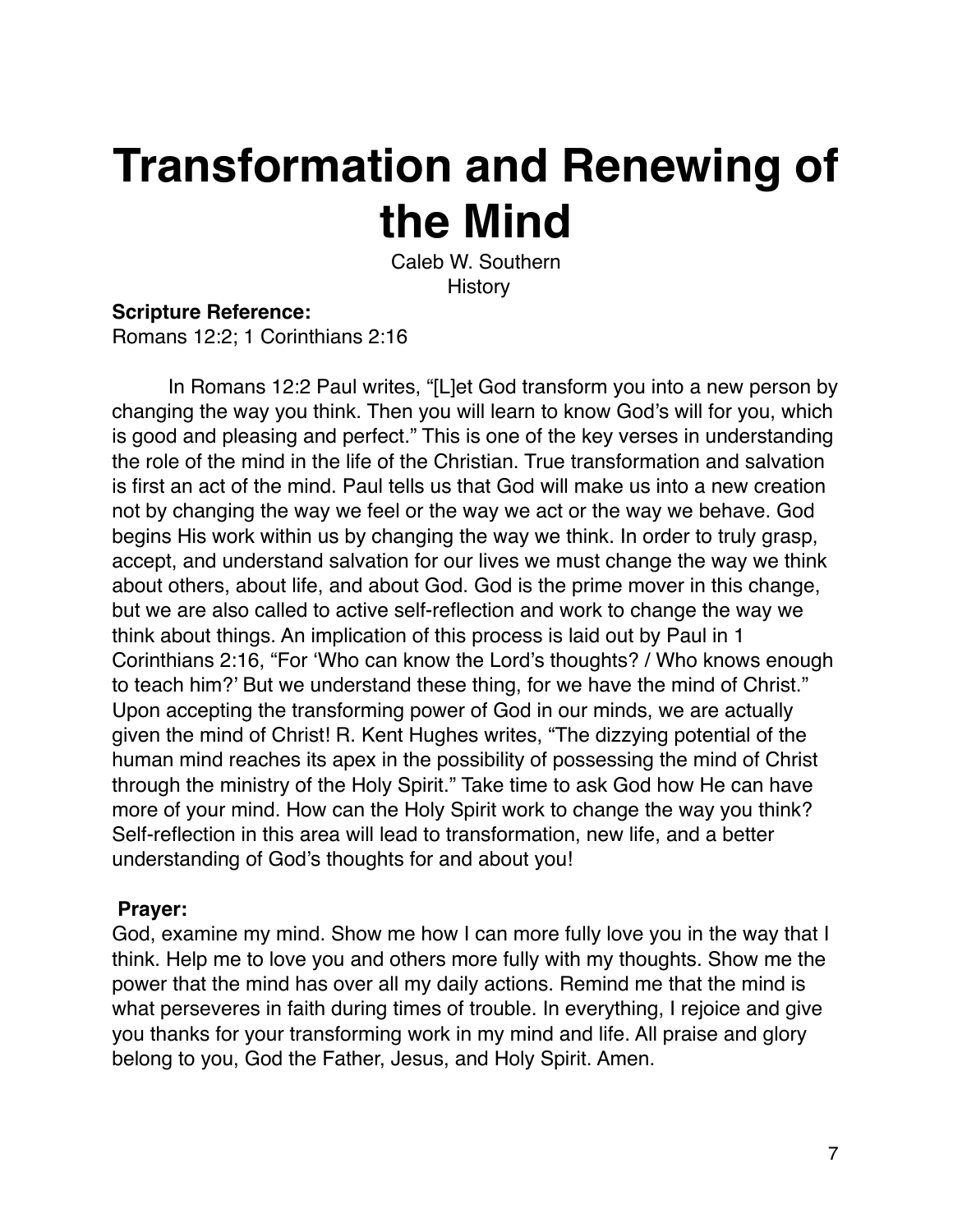# **Beauty From Brokenness**

Caleb W. Southern **History** 

#### **Scripture Reference:**

Psalm 51:8, 17; Psalm 34:18; Romans 8:28

The crushing defeat of life is inescapable. The Bible is filled with stories of individuals who encountered God in incredible ways because of the weight of their earthly circumstances. No one likes brokenness. There is pain and hurt and sorrow in times of intense brokenness. The Psalmist writes, "Oh give me back my joy again; you have broken me—now let me rejoice" (Psalm 51:8). There is pain in this verse and a longing for a return to joy. Later, the Psalmist seems to suggest that this place of intense brokenness is where God desires to do His greatest work. "The sacrifice you desire is a broken spirit. You will not reject a broken and repentant heart, O God" (Psalm 51:17). Total brokenness is the place where God can do His greatest work in His followers. Brokenness requires a total emptying of yourself and a total filling of God's power and strength. True dependence on God is found in brokenness. God promises to be near to those that are hurting and broken. "The Lord is close to the brokenhearted; he rescues those whose spirits are crushed" (Psalm 34:18). There is hope here that God will draw close to those who are broken and hurting and He will raise them up into beautiful new life. God illustrates this truth most powerfully in His Son, Jesus. On the cross, Jesus was broken unto death. But God drew close to Him and brought so much beauty from His brokenness. Hold on to hope that God will also bring beauty into your life through your brokenness! He is near to you and will not waste any part of your life. "And we know that God causes everything to work together for the good of those who love God and are called according to his purpose for them" (Romans 8:28).

#### **Prayer:**

God, thank you that you promise to comfort and guide me in the midst of my brokenness. Show me how I can be more fully filled with Your Spirit. Help me to hope that there is beauty on the horizon. Help me to love others and comfort others in the midst of their brokenness just as You love and comfort me. From my broken pieces build a beautiful new creation. Amen.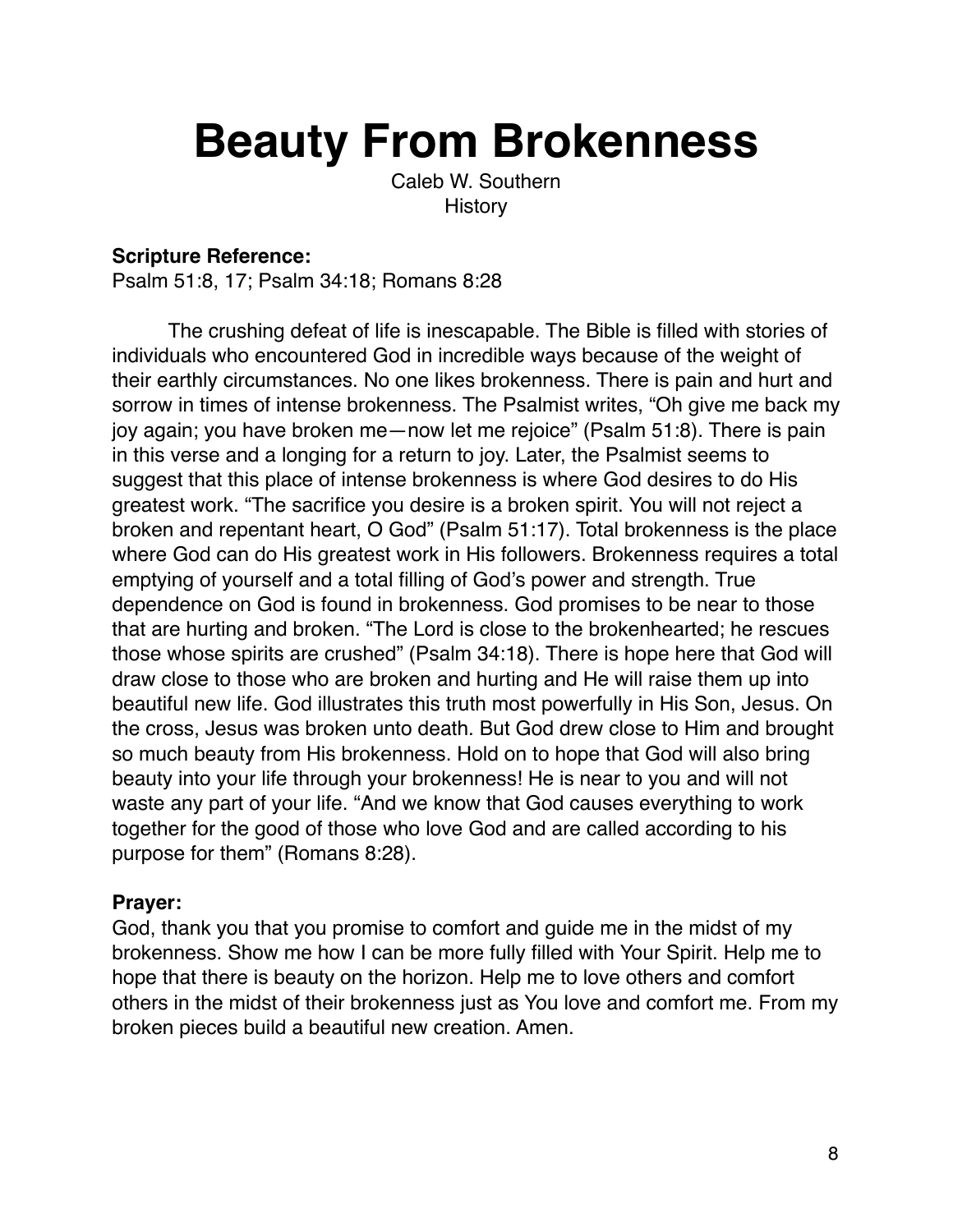# **Attributes of a Holy God**

Martin LaBar Professor of Science, Retired

#### **Scripture Reference:**

Isaiah 6:1-3; Revelation 4:6-8

Someone has said that prayer should often include four things, namely adoration, confession, thanksgiving and supplication (ACTS). All too often, we concentrate on supplication and minimize or forget the other phases of prayer.

Of these four, adoration concentrates on what God is, as opposed to thanksgiving, which concentrates on what God does. I love my wife, and try to thank her for what she does, but I also love who and what she is, and I should tell her about these things, too (her smile, her tender hands, her personality, etc.). I should frequently adore her by telling her about those attributes.

We don't understand much about what heaven will be like. But in the Scripture references given, we see one aspect of heaven – adoration, heavenly beings praising God for his holiness, perhaps the most important of God's attributes. We also see it in two of the important prayers of the Bible. In 1 Kings 8:22-53, Solomon prayed a dedication prayer for the temple. Much of that was adoration of what God is. The Lord's Prayer (Matthew 6:9-13) begins by adoring God for his holiness. The song writer tells us to "come, let us adore Him." We should. We should tell God about His attributes, and thank Him for them.

#### **Prayer:**

God, Father, Son and Holy Spirit. I adore you for who you are. You are holy. You are fully and completely good. You hate sin, but You are love, and You made it possible for my sins to be forgiven and forgotten. You want me to be holy, too, and have made it possible. You are all-wise, and incomparably creative, wise and creative enough to make a glorious universe that works well, from sub-atomic particles to galaxies, from ribosomes to brains. You are matchless! Thank You for who You are.

For a list of the attributes of God see the website below: <http://sunandshield.blogspot.com/2012/12/attributes-and-qualities-of-god.html>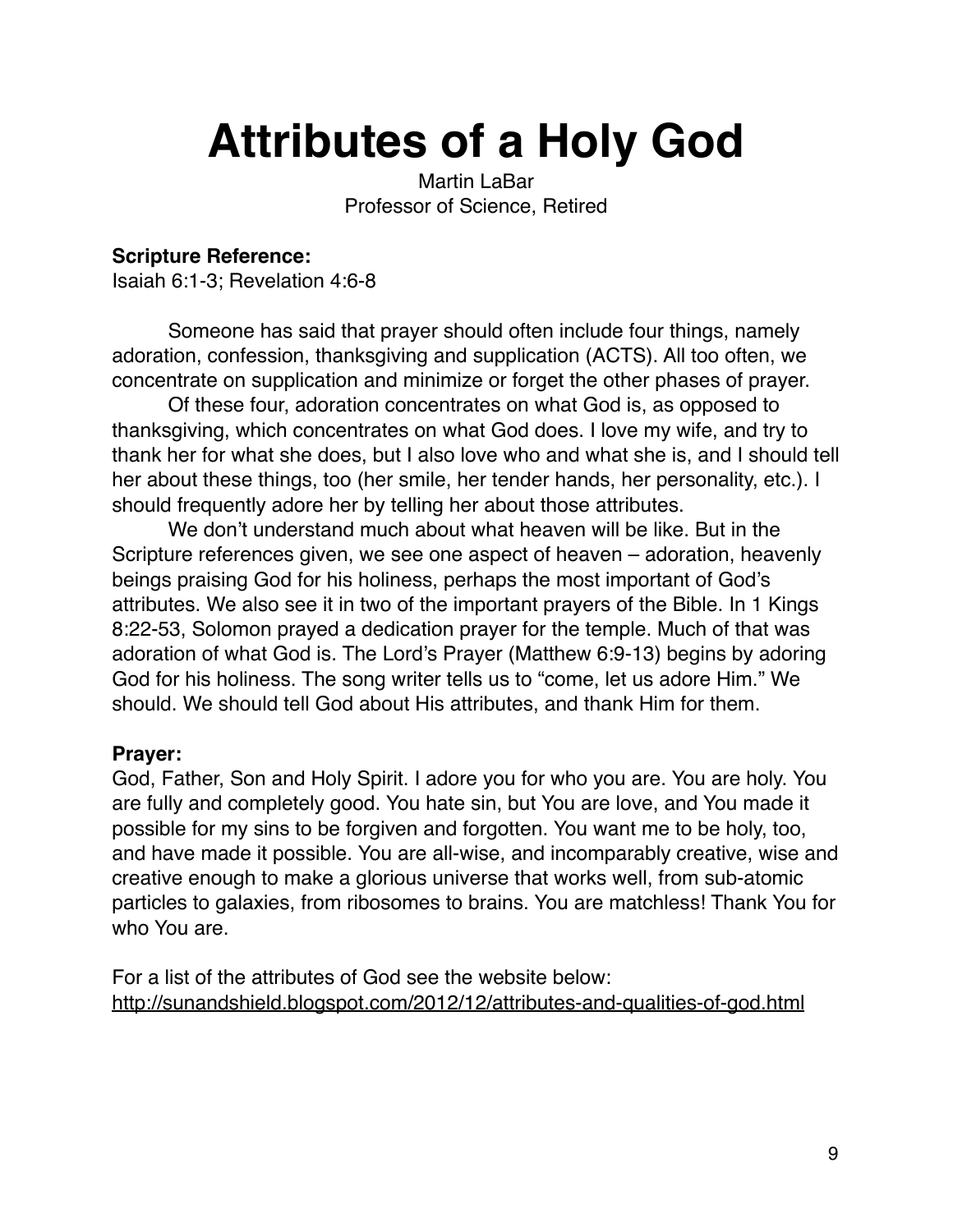### **Confession**

Basil Chad Chisholm, PhD Assistant Professor of English

#### **Scripture References:**

1 John 1:9, James 5:16, Proverbs 32:5, Psalm 28:13

If we are honest, the concept of 'confession' probably makes us instinctively recoil. The word might bring to mind images of darkened booths, robed men, rosary beads, and debasing chants. For generations of casual seekers who worship Jesus as their 'homeboy,' the idea of reconciliation—or even humility before God—must seem more burdensome than the sin they conceal. For the unchurched or unbeliever, the idea of seeking confession might sound weighty, self-abasing, and therefore, completely bunk. However, as the Psalmist implores us, we should acknowledge our sins and not conceal them before God so that we can be forgiven.

Before discussing confession, we should examine the role of sin and its effect on us. In 1872, British writer and future Prime Minister Benjamin Disraeli described his political opponents as "a range of exhausted volcanoes" where "Not a flame flickers from a single pallid crest." Disraeli's phrase 'exhausted volcanoes' is an apt description for how sin weighs upon each human soul. While our popular culture depicts sinners as exploding or pulsating volcanoes, our human concupiscence towards sin exhausts us: eventually, sin leads to our extinction.

Yet God provides hope through repentance, and part of repentance involves confession. In his first epistle, the Apostle John says that if we confess our sins, God is faithful and just, and He will "forgive us our sins" and "cleans us from all unrighteousness." James, whom many believe to be the half-brother of Jesus Christ, argued that we must confess our sins to each other and pray together so we might be healed in our spirit and soul. The Proverbs of Solomon also tell us that God will be merciful to those who confess their sins and adds another wrinkle: we are told that if we conceal our sin, we cannot prosper. As Catholic writer Scott Hahn writes, "If we do not confess our sins—if we do not live a life of peace—we will always feel that life is a losing battle." Finally, acknowledging our sin means more than just owning up to the time we lost our tempers or cheated to give ourselves an advantage. Hahn argues that "penance leads us to a better way. Through our acts of penance, God changes our desires so that we no longer want what we crave, but what we really need to gain eternity, to share in the divine nature" (166). Penance frees us from sin, and penance begins with confession.

#### **Prayer (Adapted from The Book of Common Prayer):**

Most merciful God, I confess that I have sinned against you in thought, word, and deed, by what I have done, and by what I have left undone. I have not loved you with my whole heart; I have not loved my neighbors as myself. I am truly sorry and I humbly repent. For the sake of your Son Jesus Christ, have mercy on me; that I may delight in your will, and walk in your ways, to the glory of your Name. Amen.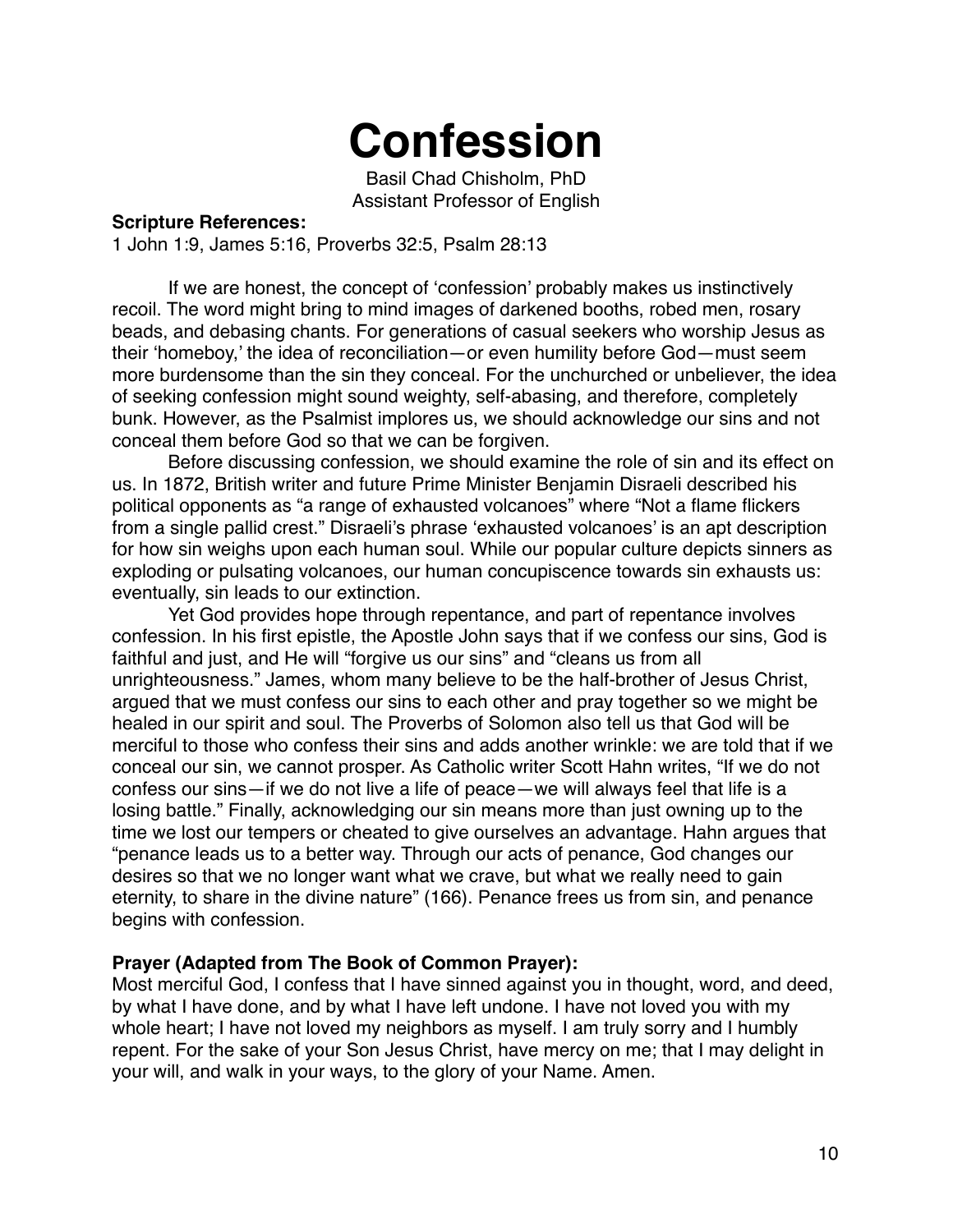## **The Art of Forgiveness**

Basil Chad Chisholm, PhD Assistant Professor of English

#### **Scripture References:**

Matthew 26:28, Mark 11:25, Luke 17:3-4, Acts 3:19, 2 Corinthians 5:17

Jesus spoke often of forgiveness. In the Gospel of Luke, one imagines the growing incredulity of the disciples when Jesus tells them, "If your brother trespass against you, rebuke him; and if he repent, forgive him. And if he trespass against you seven times in a day and seven times in a day turn again to you, saying, 'I repent,' you shall forgive him." On the night Judas betrayed him, Jesus instituted The Lord's Supper to emphasize the role of forgiveness. In an outward sign of inward grace, Jesus passed the cup to his disciples and said, "This is my blood of the new testament which is shed for many for the forgiveness of sins" (Matthew 26:28). All of us have been hurt and have caused hurt, so forgiveness cuts both ways. Forgiveness is a process that takes a lifetime to perfect: it might be painful at first, but forgiveness leads to a perfect freedom in Christ.

Unfortunately, most people never know this liberty. As life wears on us, our pride makes it difficult to forgive others and ourselves. We resemble the townspeople in Ray Bradbury's novel, *Something Wicked This Way Comes*. In the story, an evil carnival led by Mr. Dark comes to Green Town to ensnare the souls of the residents. Many townspeople cannot forgive themselves for growing old or failing to accomplish their past dreams. Worst of all, the townspeople cannot acknowledge the truth of who they are; this makes them easy prey for Mr. Dark and his carnival. The townspeople who escape the carnival are those who refuse to be lured from their neighbors and loved ones by Mr. Dark's empty promises. These characters defeat the carnival by accepting themselves for what they are, and this reawakens their love for each other.

This is how forgiveness and acceptance work for us. Forgiveness begins with acceptance of our sinful nature: we can no longer project an image of ourselves as selfredeeming. Acceptance of our sinful nature does not mean we become complacent with it. Far from it. Acceptance of our sinfulness means seeing ourselves not for what we wished we were, but for what we really are: we are creations that have gone awry; we are creations who can only exist as we were intended to with the help of God. When we sin, we must seek forgiveness. This means that we tell God that we are truly sorry without equivocations. Even though we have a sinful nature, we must take responsibility for our actions; even though we are prone to transgress, we must do our best not to repeat our transgressions. When someone trespasses against us, we should neither dwell on the offense nor dabble in daydreams of revenge. Instead, we should leave vengeance to God and pray for Him to help us to release the bitterness and pain. When we are forgiven, then our sins will "be blotted out" and there will come to us from the presence of God a "time of refreshing" (Acts 3:19). When we forgive, then we are "a new creature: old things are passed away; behold, all things are become new" (2 Corinthians 5:17).

#### **Prayer (Matthew 6:9-15 KJV):**

After this manner therefore pray ye: Our Father which art in heaven, Hallowed be thy name. Thy kingdom come. Thy will be done in earth, as it is in heaven. Give us this day our daily bread. And forgive us our debts, as we forgive our debtors. And lead us not into temptation, but deliver us from evil: For thine is the kingdom, and the power, and the glory, forever. Amen. For if ye forgive men their trespasses, your heavenly Father will also forgive you: But if ye forgive not men their trespasses, neither will your Father forgive your trespasses.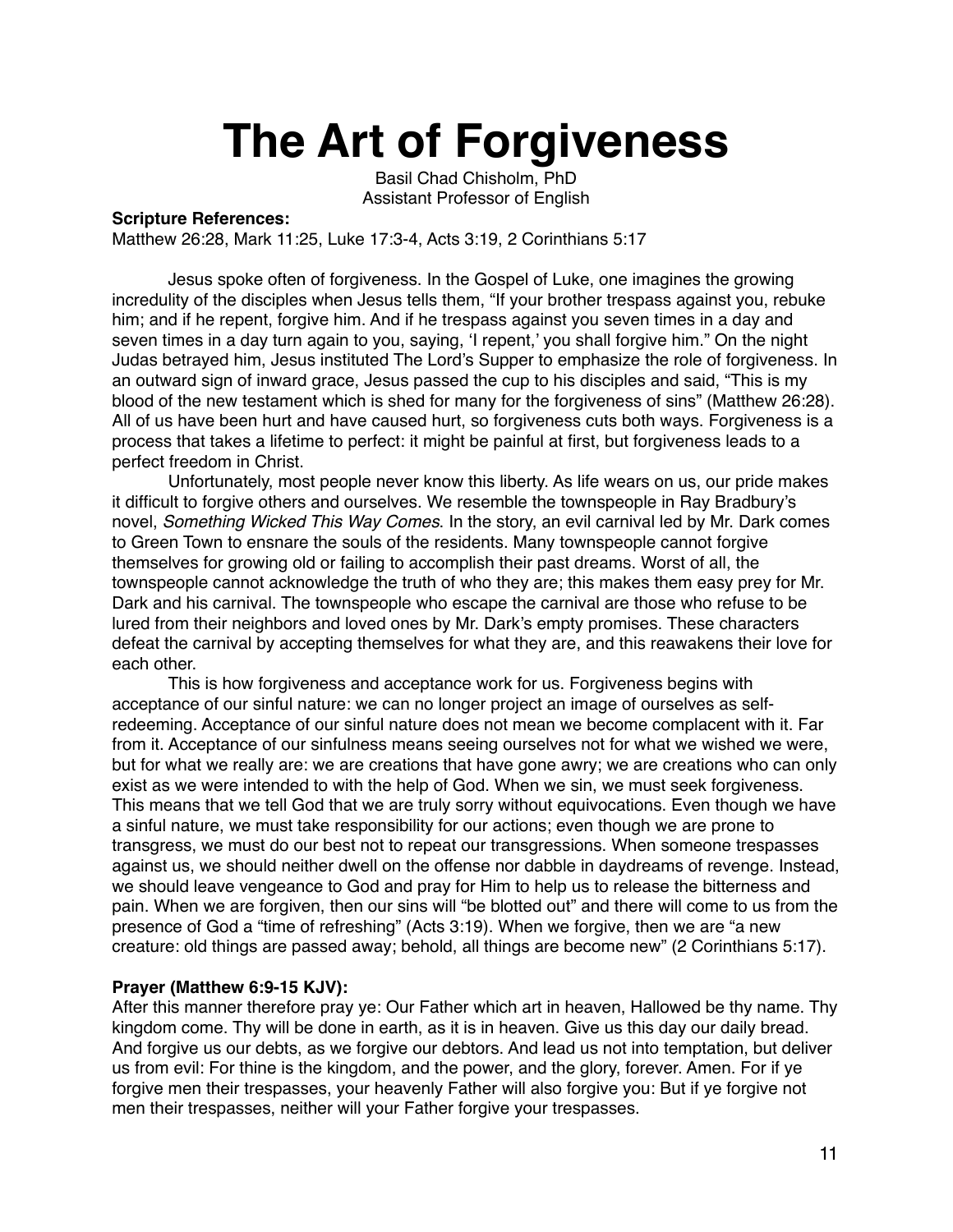# **Gratitude**

Jemimah Opuni Biology Pre-Medicine

#### **Scripture Reference:**

1 Thessalonians 5:18, Colossians 3:17

Giving thanks is an act to which every child of God should commit. We never know where life can take us, whether good or bad, and in all of these events we must give thanks to God. At times it can be hard. I have experienced it at first hand; the situation my family was going through was making it hard for me to thank God. I believed my family did not deserve the kind of situation we were experiencing, and yet God had a reason for that season we went through. We never know the reason why we are facing some trials; it may be because God wants to test our faith or because He wants to build perseverance in us, but one thing we must do is to hold on to our faith and keep persevering with thanksgiving, knowing that God will answer our prayers. Give thanks day in, and day out; God knows what He is doing!

#### **Prayer:**

Heavenly Father, I come to you today thanking you for all that you have done for me, for my life, and for all the blessings You've showered upon me. Please forgive me for anytime I have not shown my gratitude to you, and always remind of your loving faithfulness and kindness that you have for your children. In Jesus' name, Amen!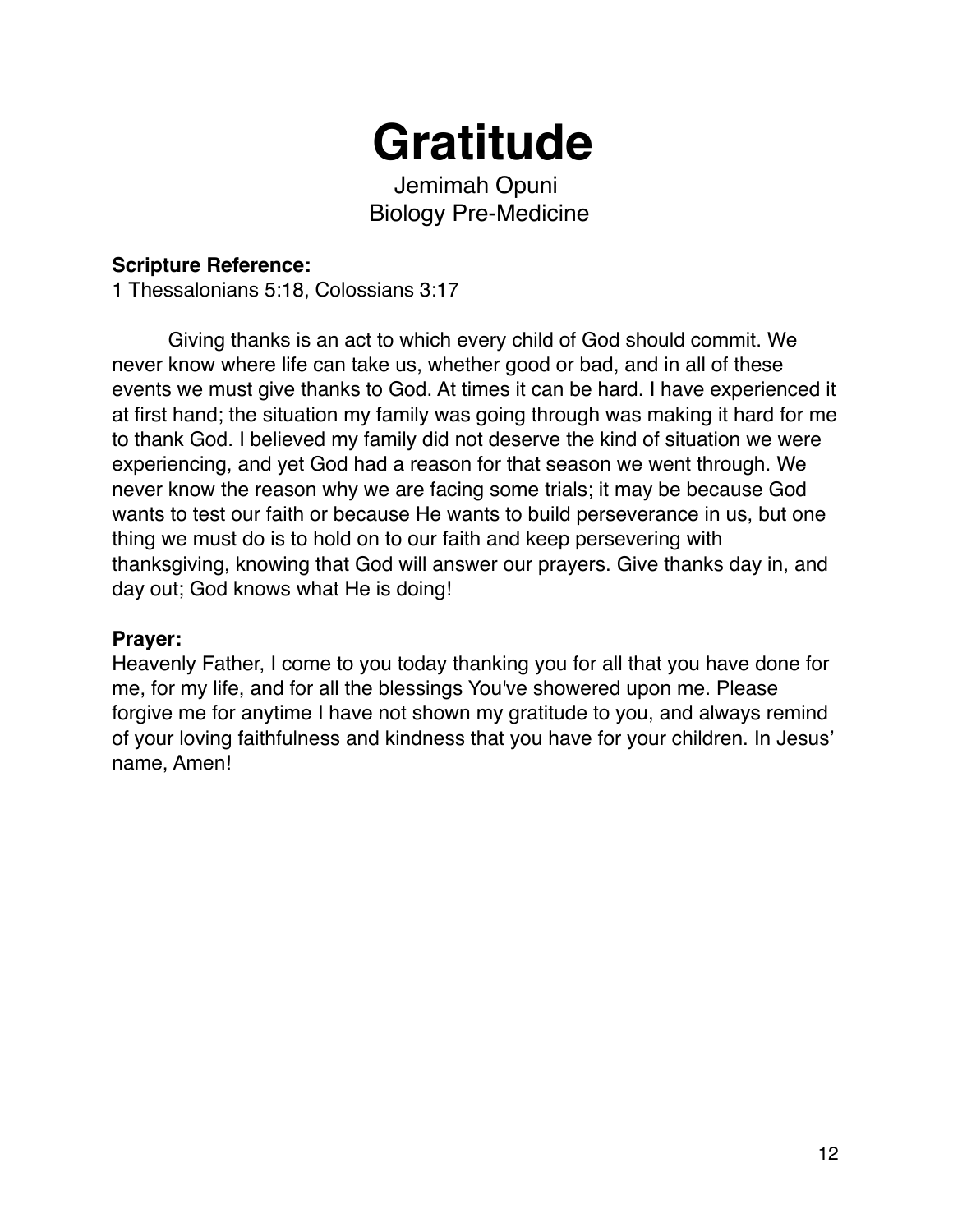# **God Forgives and Forgets**

Martin LaBar Professor of Science, Retired

#### **Scripture References:**

Isaiah 43:25, Hebrews 8:12

2 Chronicles 33:1-20 tells the story of King Manasseh of Judah. Manasseh not only worshipped idols, as many of his predecessors had done, but he also set up objects of idol worship in the Temple, the place consecrated for worship of God. And that's not all. He sacrificed one of his own sons, by fire, to a false god. God saw to it that Manasseh, and others, were taken off, in disgrace and humiliation, as captives to Babylon.

But that isn't the end of the story! Manasseh repented, and God forgave him. Manasseh was released from captivity, and re-assumed his position as king of Judah. He proved that his repentance was genuine by trying to undo the evil he had done. It's remarkable that his captors let him go back as king. It's even more remarkable that God forgave him. But He did, and He will.

Once, I was asked to speak on abortion. I hadn't spoken about it before. I didn't have sense enough to see what was coming when a high school girl, who was present, made an appointment to see me privately. What was coming was that she had had an abortion and wanted to talk about it. The Holy Spirit helped me, because what I said to her was this: "Do you know what you are, in the eyes of God?" She didn't know. I said "you're a virgin!" And she was. (See the Scripture References, which tell us that God forgives and forgets sin.) We sometimes have a hard time forgiving and forgetting what we have done, but God doesn't.

#### **Prayer:**

Father God, thank you with all my heart for forgiving me, and for forgetting my sins. There is no way I can repay this. Help me not to sin again, but, if I do, to immediately ask forgiveness and resolve to keep from repeating what I've done that I shouldn't, or not done that I should have. Help me to forget the pastFo and live for you, not me, in the future. In Christ's name.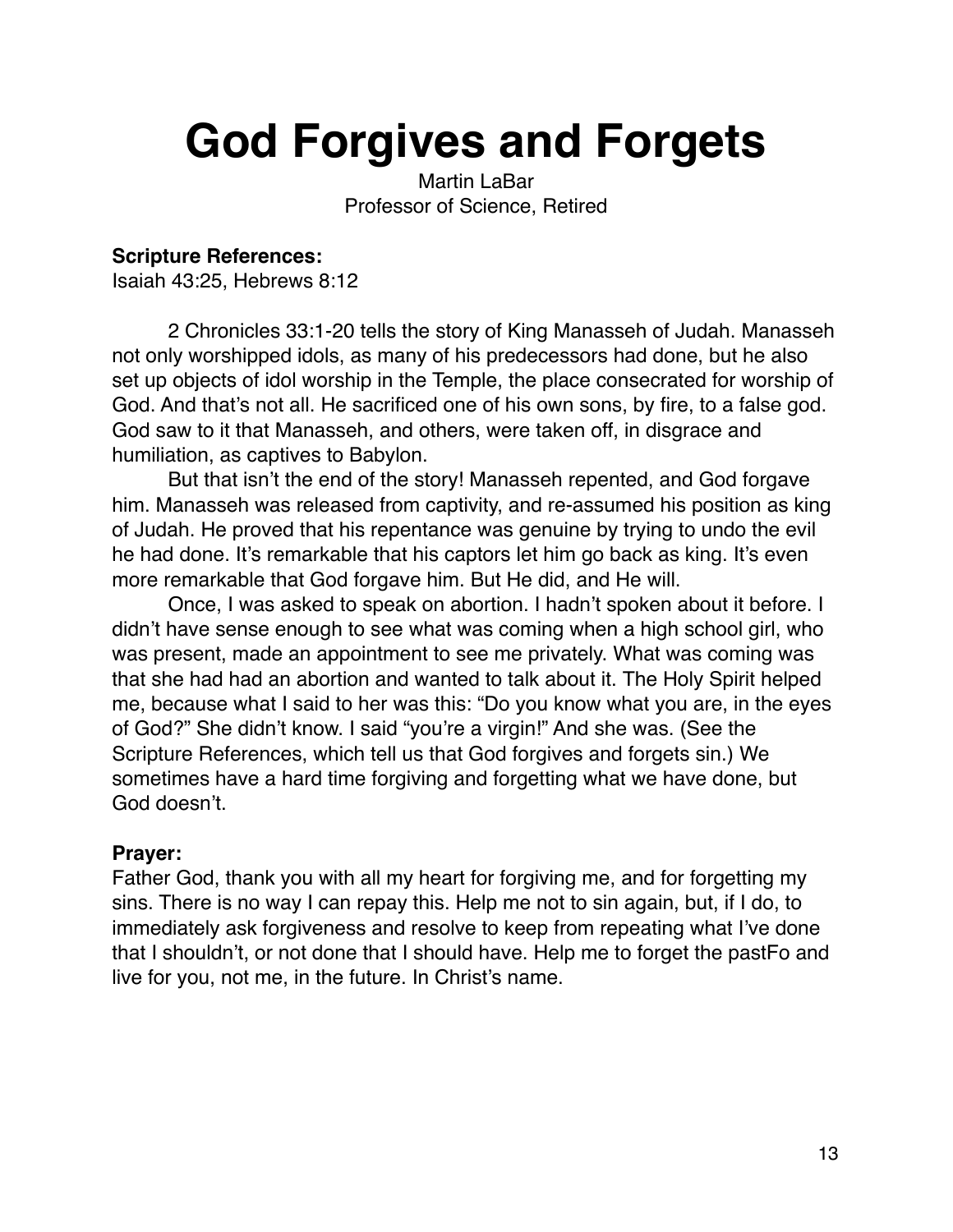# **Adoption**

Paul Shotsberger

**Scripture Reference:** 

Galatians 4:4-7

Many of us know in our minds that we are sons and daughters of the Most High God, as the Galatians verses say, but the full revelation of that relationship has not entered our hearts. The unfortunate effect of this is that many of us still live as slaves. We are slaves to people's opinions, to the world, to our own desires, and to satan's temptations. Most of all, we are fearful. We fear other people and we also fear God, but not in a good way. For so many, the view of God is the hard taskmaster who is ready to punish us if we mess up, and our service to Him is carried out as a slave. The Galatians verses are a revelation that we need to rediscover every day: to know that through our adoption into God's family we are sons and daughters of our heavenly Father, that we are accepted and loved by Him, no matter what; to know, as Philip Yancey says, that "There is nothing you can do to make God love you more, and there is nothing you can do to make God love you less"; to rest in our relationship with God and find peace when the world is falling in around us; to see people not as an opportunity to build ourselves up or improve our own self-esteem, but as sheep needing a shepherd; to minister from an abundance of love, rather than from deficit. When we truly receive this revelation, gradually, the death grip of fear is loosened, and we begin to see ourselves and others differently. We are led, not by our own desires, or the opinions of others, but by the Holy Spirit. In this way, we show ourselves to be the sons and daughters we are!

#### **Prayer:**

Thank You, Father, God for adopting me into Your family and making me a child of Yours. I confess that sometimes I think and act like a slave. Change my heart, take away the fear, and allow me to be led by the Holy Spirit every day.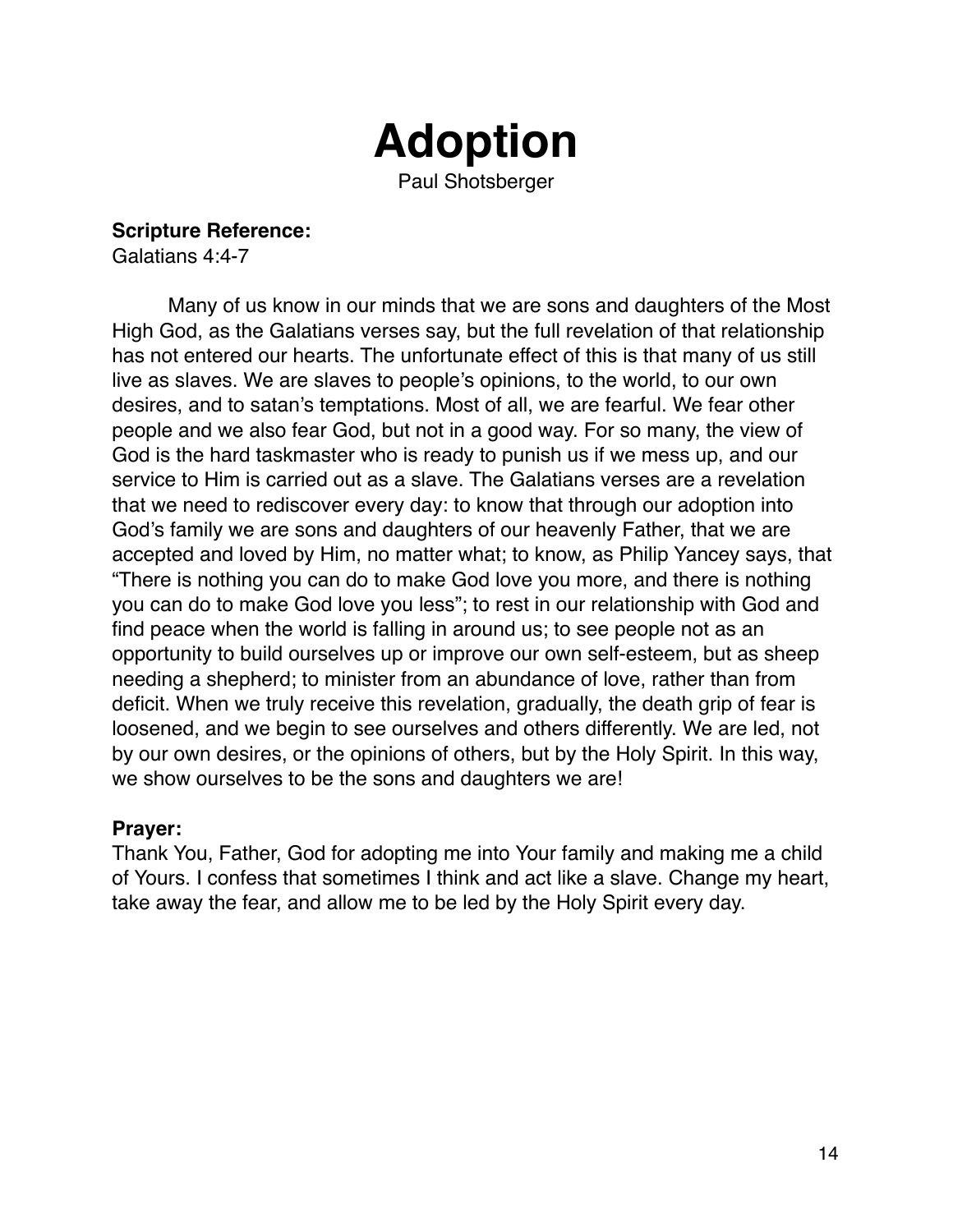## **Communion**

Aaron Brickle Media Communications

#### **Scripture Reference:**

Matthew 26:17-30, Ephesians 4:32

Often times, we take Communion for granted. We partake, but we glance over its significance. This is His body, broken for you; this is His blood, shed for the forgiveness of sins, etc… But let's pause on that for a minute.

His blood was poured out for the forgiveness of our sins so that we can "commune" with Him (hence the word "Communion"). But I think, with that forgiveness, there is an expectation of us. We must forgive others, for we are forgiven (Ephesians 4:32). Speaking from experience, this process is one of the hardest things a person can be asked to do. Forgiveness is a challenge; it is a test of strength, character, and faith in God.

I've struggled with forgiveness, and I myself am still learning what forgiveness truly is. But I know that I must forgive. How can any of us hold onto bitterness against someone who has wronged us, and then expect forgiveness from Someone we ourselves put on the cross? Our sins killed a Man, and still He offers us intimacy, but most of us will disown anyone who says an unkind word about us. And that's human nature. The only way we can forgive is if we take on the character of God. We must offer our hearts to God so that he can transform us, and bring us to a point where we see our offenders as He sees us. Everyone is broken and sinful, but no one is beyond the reach of God's grace.

#### **Prayer:**

Dear Lord, thank You for the forgiveness You offer. Thank You for giving of Yourself to save me, even though I don't deserve it. Change my heart so that I am willing to forgive, as You have forgiven me. Help me to love others, because You love them. I ask these things in Jesus' name. Amen.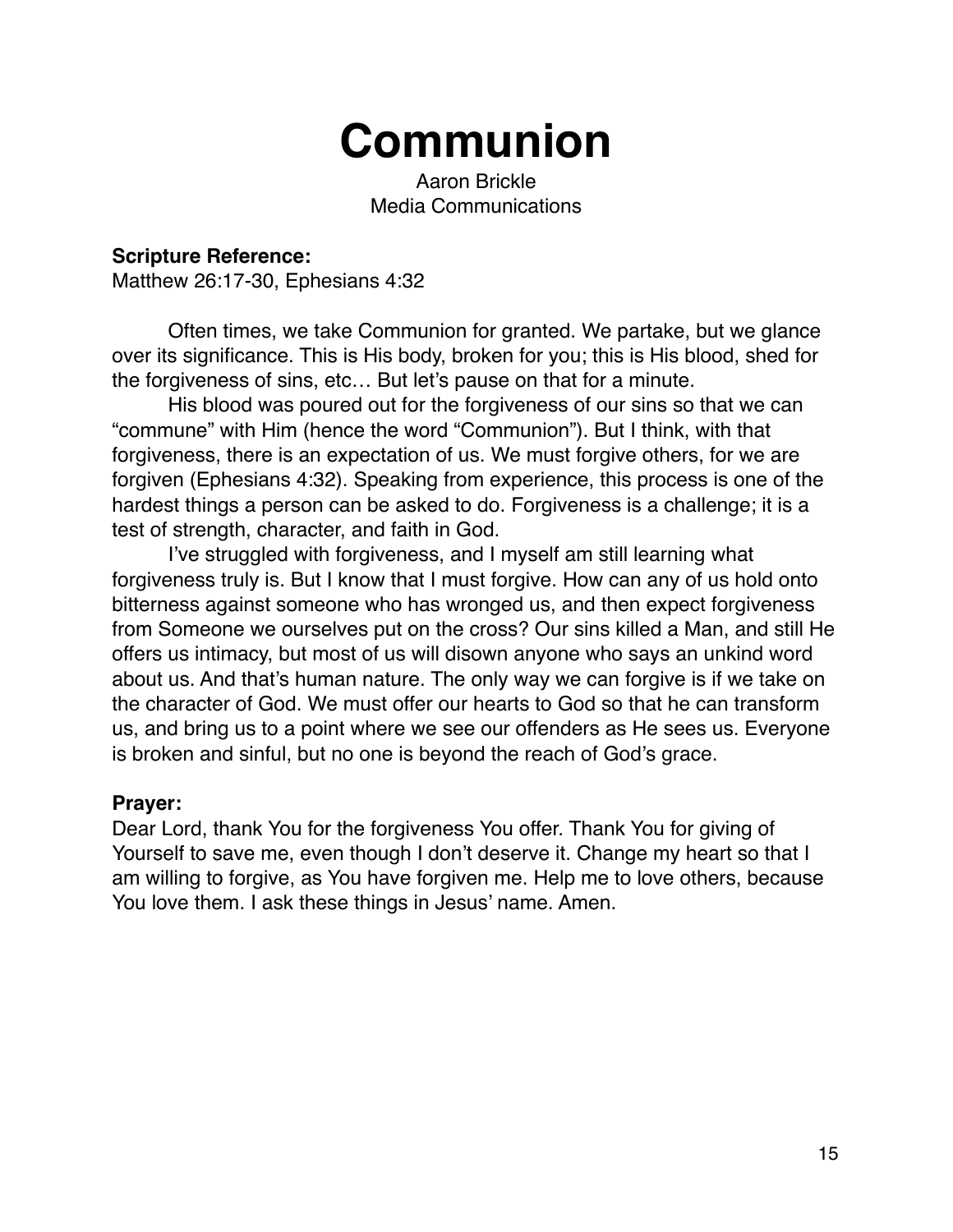**Fear He Knows**

Aaron Brickle Media Communications

**Scripture Reference:** 

John 14:27

"Peace is what I leave with you; it is my own peace that I give you. I do not give it as the world does. Do not be worried and upset; do not be afraid."

As Jesus was preparing His disciples for the trials ahead of them, He told them this: "Peace is what I leave with you; it is my own peace that I give you." This is absolutely profound. He gave "his own peace." Understand, He knew full well the kind of horrible death He was about to experience. Yet He was at peace, because of His trust in the Father - and he admonished His disciples to have the same peace.

The key here is that this peace comes from trust in God. Because we trust Him, we can have peace in the assurance that He is in control. When Jesus said this, He also foreknew the trouble His disciples would go on to experience. Still He tells them: Do not be afraid. Trust. So the disciples trusted; then, when faced with unimaginable persecution, they had peace.

As His modern disciples, God offers us that peace too… the peace to face our trials, our losses, and to face the unimaginable things lurking around the corner. All we have to do is trust. It is not easy, there's no way around that; but when storms come, you find a shelter in the peace of Jesus Christ.

#### **Prayer:**

Lord, thank You for loving me even though I don't deserve it. Thank You for making Yourself available to me, and granting me peace through trust. Help me to trust You wholeheartedly, leaving no room to doubt Your goodness. Change my heart. I ask for these things in Jesus' name. Amen.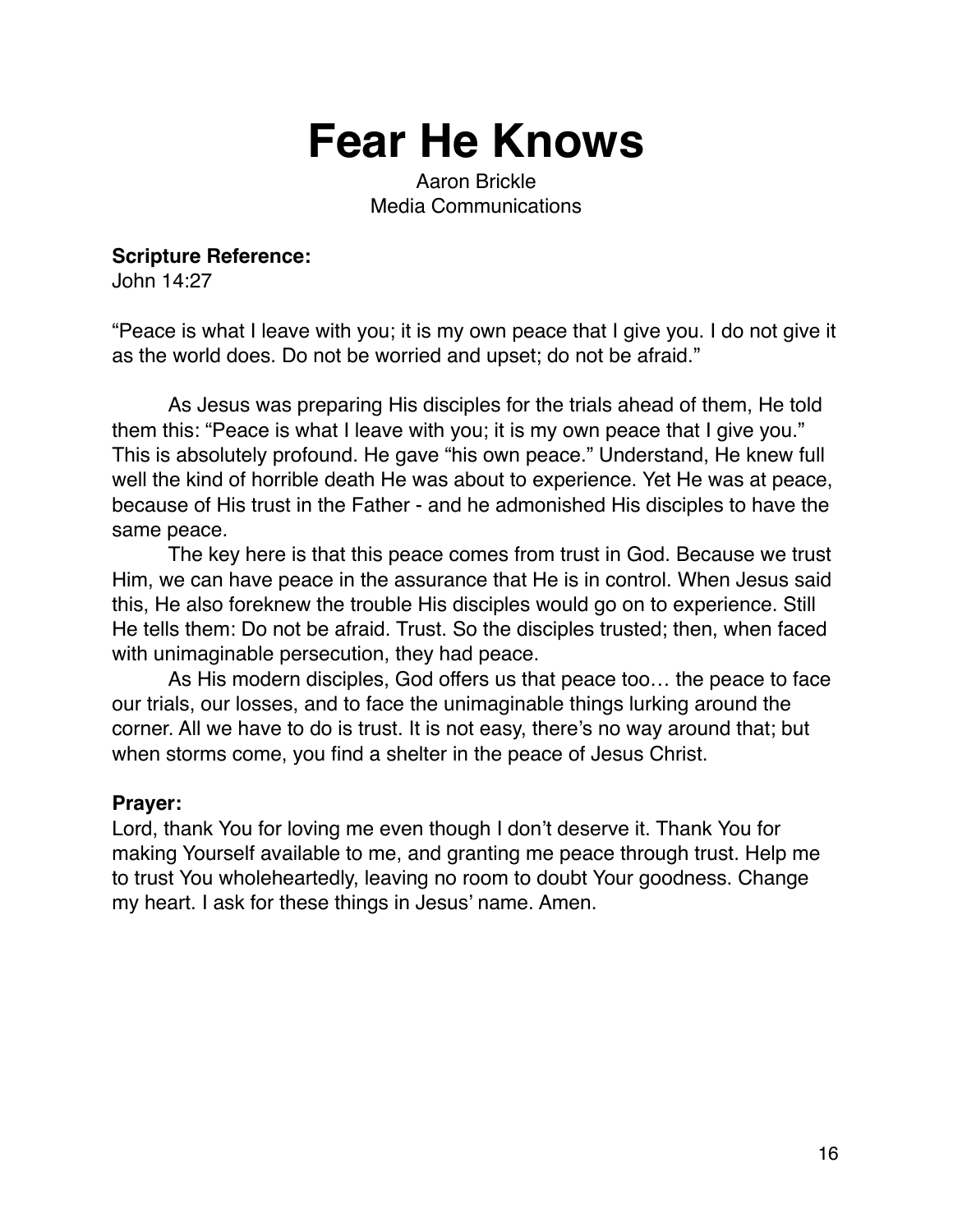# **God is Faithful, Always**

Mikkaela Bailey **History** 

#### **Scripture Reference:**

Esther 8; Hebrews 10:22-25 (NIV)

Imagine being dragged from the comfort of your home, thrust before great and powerful men, and suddenly someone tells you that you must break rules and reveal a truth about yourself that could result in your death. This is the story of Esther and God's faithfulness toward her. Essentially, God chose her to be the instrument in His plans to bring justice to the Jews after a plot of genocide was enacted against them. The odds were stacked against Esther, but God's plans prevailed and a creative solution was reached. Success depended on Esther and the other people God chose to use in His plans of hope for the Jews.

Faithfulness walks hand in hand with hope, trust, and promise. God is a God of promises, and He makes them with the intention of fulfilling them. It is part of His character. The hope of fulfillment comes from our response to God. We have the opportunity to trust in Him and depend on His faithfulness, which is a wonderful expression of trust on both God's part and ours.

 "Mutuality of Obligation" is a fancy term simply meaning that both parties in a relationship must be fully engaged or else the agreement is null. So, if we (God's children) are not trusting of God then we are going back on the arrangement made, and He is not obligated to remain faithful.

But He does remain faithful to us, regardless. He loves us so much that He entrusts us with amazing responsibilities, and He provides us with a great hope and the assistance needed to carry out the task. Despite our failings we are constantly reminded that He will be faithful to us because it is His nature, and because He loves us so dearly. No matter the odds against us, whatever they may be, God will prevail; this is our constant hope.

#### **Prayer:**

Father, give us the strength to trust in Your constant faithfulness and hope for the things You will do in our lives. Produce the necessary boldness in our hearts, give us endurance, and encourage us with Your love. Remind us daily of Your great strength and unfailing love as we explore the depth of Your faithfulness more and more. Help purge our minds of doubts about You and Your promises. Amen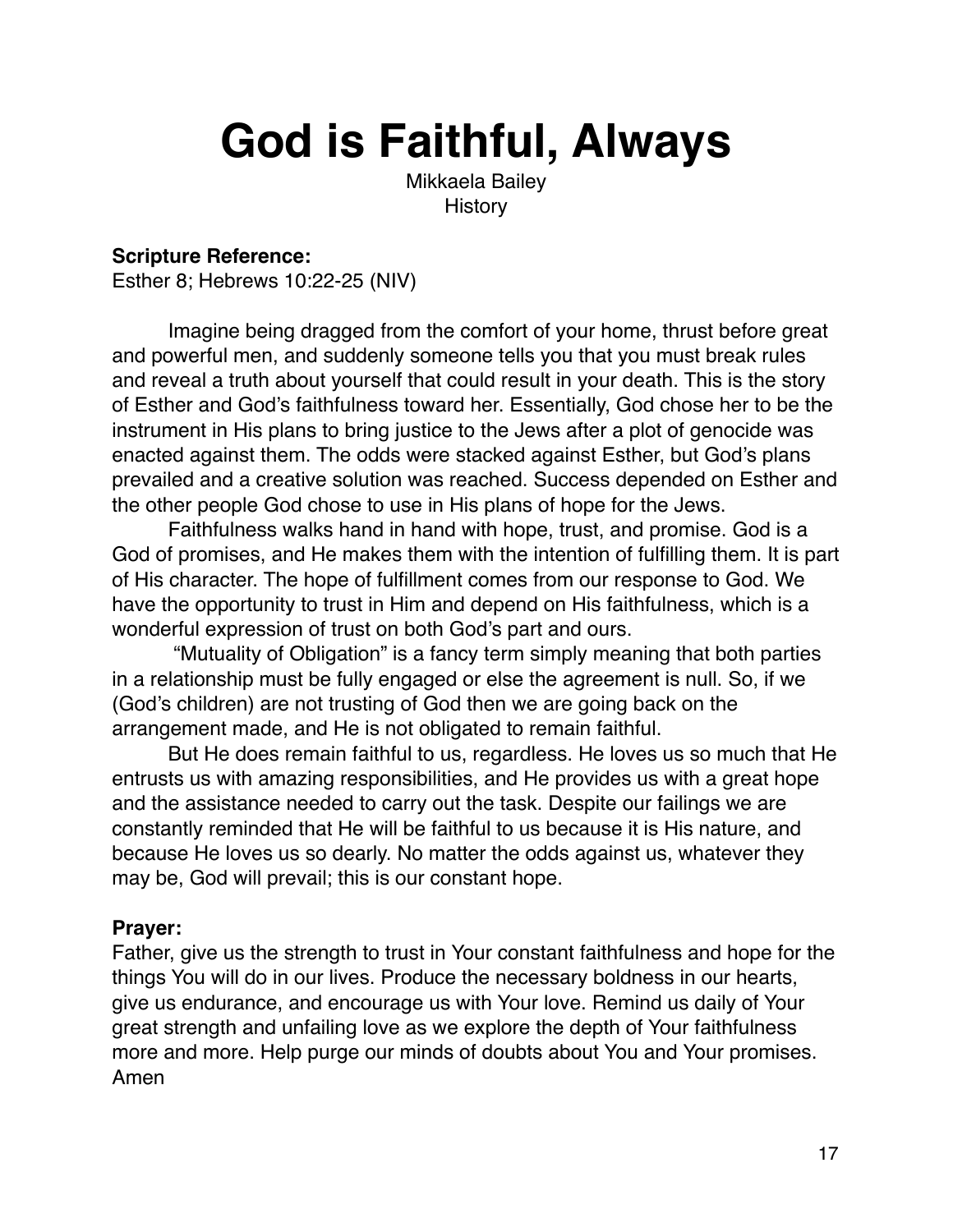## **Blinded So That We Can See**

Aaron Brickle Media Communications

#### **Scripture Reference:**

Acts 9:1-17

When God wants your full, undivided attention, you can be sure He will get it. He got it from Saul, on the Damascus road. But let's be real - I don't think most of us want so shocking a revelation. Paul was blinded; scales covered his eyes until the only thing he could see was Christ. Was that an enjoyable process? I think not.

Sometimes God has to put us in the dark so that we can see His light. Those might be dark circumstances, emotionally, physically, or even economically. But in those dark moments, we learn something profound about God. He loves us so much that He will allow those circumstances in our lives so that we will seek Him. Our extreme circumstances can demonstrate His extreme devotion to having us by His side. All we have to do to realize this is simply take off our blinders, and see Christ.

#### **Prayer:**

Dear Lord,

Thank You for Your extreme love for me. Thank you for loving me enough to let me see the dark, so that I can experience Your light. I know You're doing it for my good. I'm sorry for my stubborn heart; help me to overcome it and to seek You always. Amen.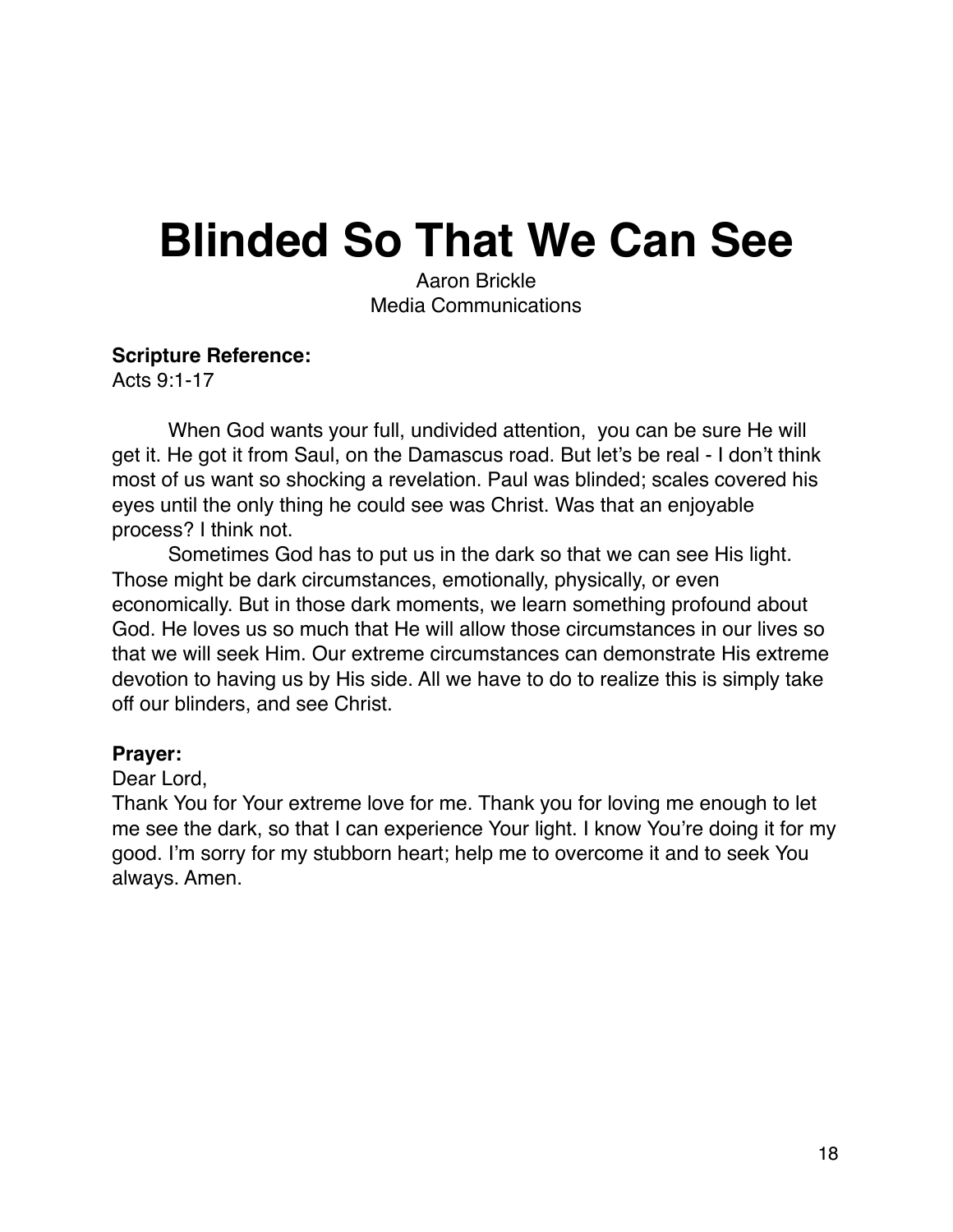# **What Has God Called Me To Do?**

Mikkaela Bailey **History** 

#### **Scripture Reference:**

Romans 1:1-6; Romans 8:9-17

There is a challenge to the people of God who look to serve Him but do not feel a call to the ministry. It is difficult to find a place in the kingdom where I am serving God but also fulfilling my own dreams. I sometimes feel pressure to serve God in a greater capacity by entering a ministerial vocation, where I can live my life in service to God. But, there are more options available.

God calls people to do a variety of jobs in His service because He calls people to be His. What I mean by that is: God calls us to be Christians first and foremost. Perhaps you feel called to become a pastor, or a teacher, or even a CEO. These are all places where God can be honored, and they all present an opportunity to serve Him. It is pursuing a relationship with Him that should be our priority.

When C. S. Lewis came to know Christ as his Lord and Savior, he did not give up his prestigious career as a professor and scholar of medieval literature. He simply put God first, and Lewis was led down a path that suited his talents, desires, and God's plans. Dreams and talents are gifts from God, so if He has not called you to full time ministry, it does not mean that He has not made a plan for your life. It simply means that His plans involve a different set of skills and a different locale.

If we pursue God first, and leave the rest to Him, calling will not be a concern. Following the dreams He gives us and seeking out opportunities to use the talents He has blessed us with will prepare us for His plans for our lives. Keeping our sights on Him and His will is our calling, and our vocation is just one small expression of that calling. Whether you are an English major, a Criminal Justice major, or a Christian Ministry major, God has called you to follow Him. Rest in the assurance that everything else will fall into place so long as you allow God to be your guide.

#### **Prayer:**

Father, bless those reading this today with Your peace and inspiration. Reveal the talents and dreams You have given to them, and reassure them that Your will is good. Send them reminders of Your love for them. In all things, help us to put You first and pursue You above all other things. Thank You for the simplicity of the calling You have given all of us, to only follow You where You lead. Thank You for making the plans for our lives because they are good and right and fulfilling.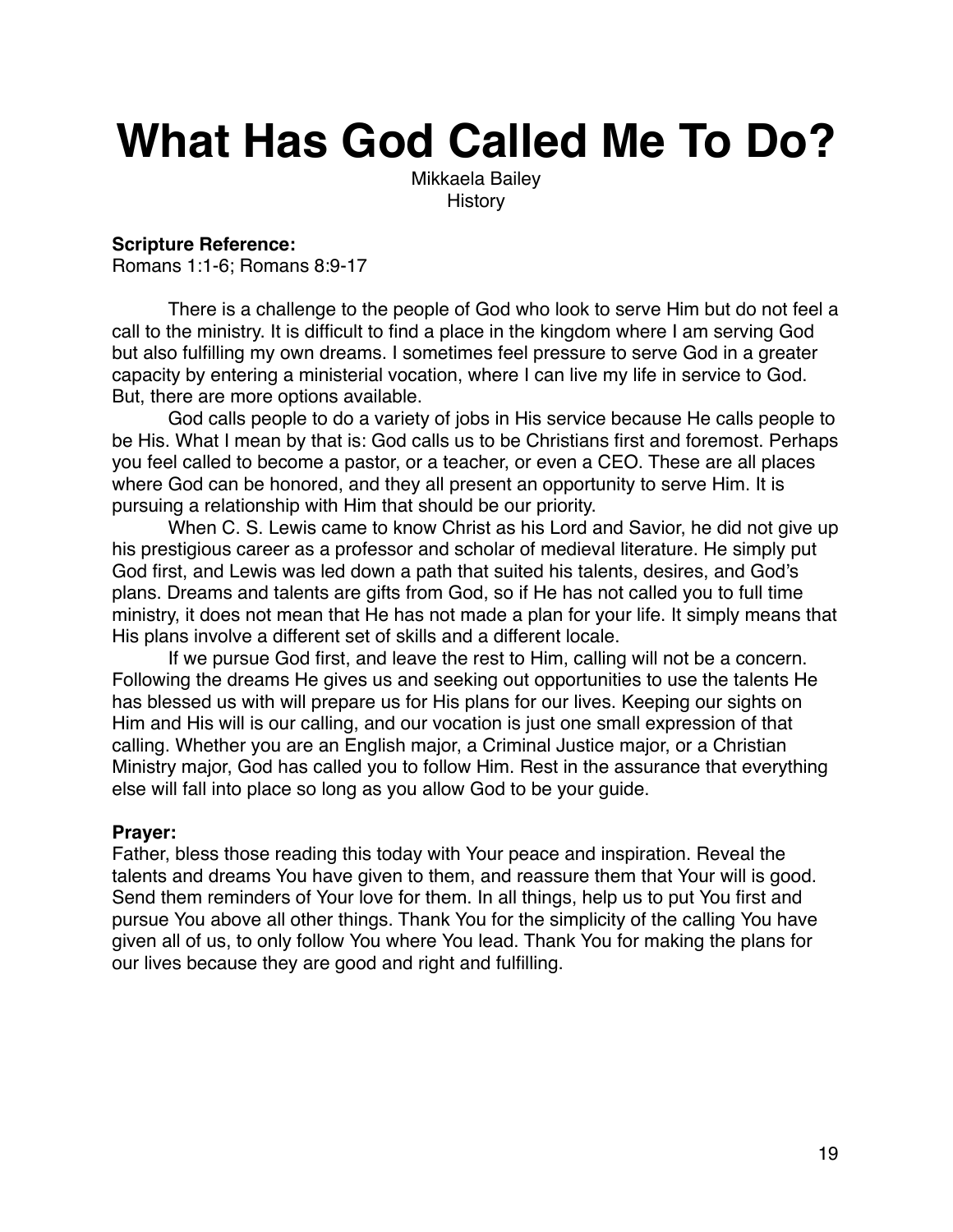### **Waterfall Faith**

Dr. Todd S. Voss President, SWU

**Scripture Reference:** 

Matthew 8:26

As we approached the Gauley River rafting site in West Virginia, I questioned the wisdom of this decision. While I had agreed a year earlier how "fun" this would be, somehow I felt "apprehension" today. But how hard could this be?

With helmets and paddles distributed, I looked for the rafts, but none were visible. Then the guide indicated a drought had lowered the river making rafts too wide for the rapids, so we would all be in individual kayaks. "How many have kayaked before?", asked the guide. Only I was the novice. "Looks like extra training will be needed for this one," said the guide. Apprehension turned to fear. As we entered the river, I was taught how to paddle and spin, and then off we went. Just as I was getting comfortable, we were signaled to paddle to a big rock to view the first waterfall. First WHAT?

The guide explained explicitly how to conquer the 25-foot plunge, focusing on staying in the Kayak as the nose went underwater on the downside. "Have faith," he said. I hoped he was just pulling my leg, but then over he went. Everyone but me followed.

My mind was racing. How do I get out of here? Cannot crawl down, cannot paddle back. The guide called to me from below. Then it hit me. He was right. What was in front of me would take faith. Not in myself, but in my guide. To forge a wild river and survive the falls, trust the one who has mastered it. In that moment of inspiration, I paddled toward the narrow opening, raised my paddle and over I went. As my kayak popped back up out the water, my fear turned to exhilaration and thanksgiving. Several more waterfalls were to come, but somehow, they seemed achievable. On the return trip, I marveled at the faith lesson I just learned.

#### **Prayer:**

Father, thank you for the lessons of life that remind us to follow our guide, Jesus. We can have faith because He is trustworthy. No matter what fear, challenges or "waterfalls" await, He has been there, and he calls for us to follow Him. May we never forget, our Guide has mastered it all.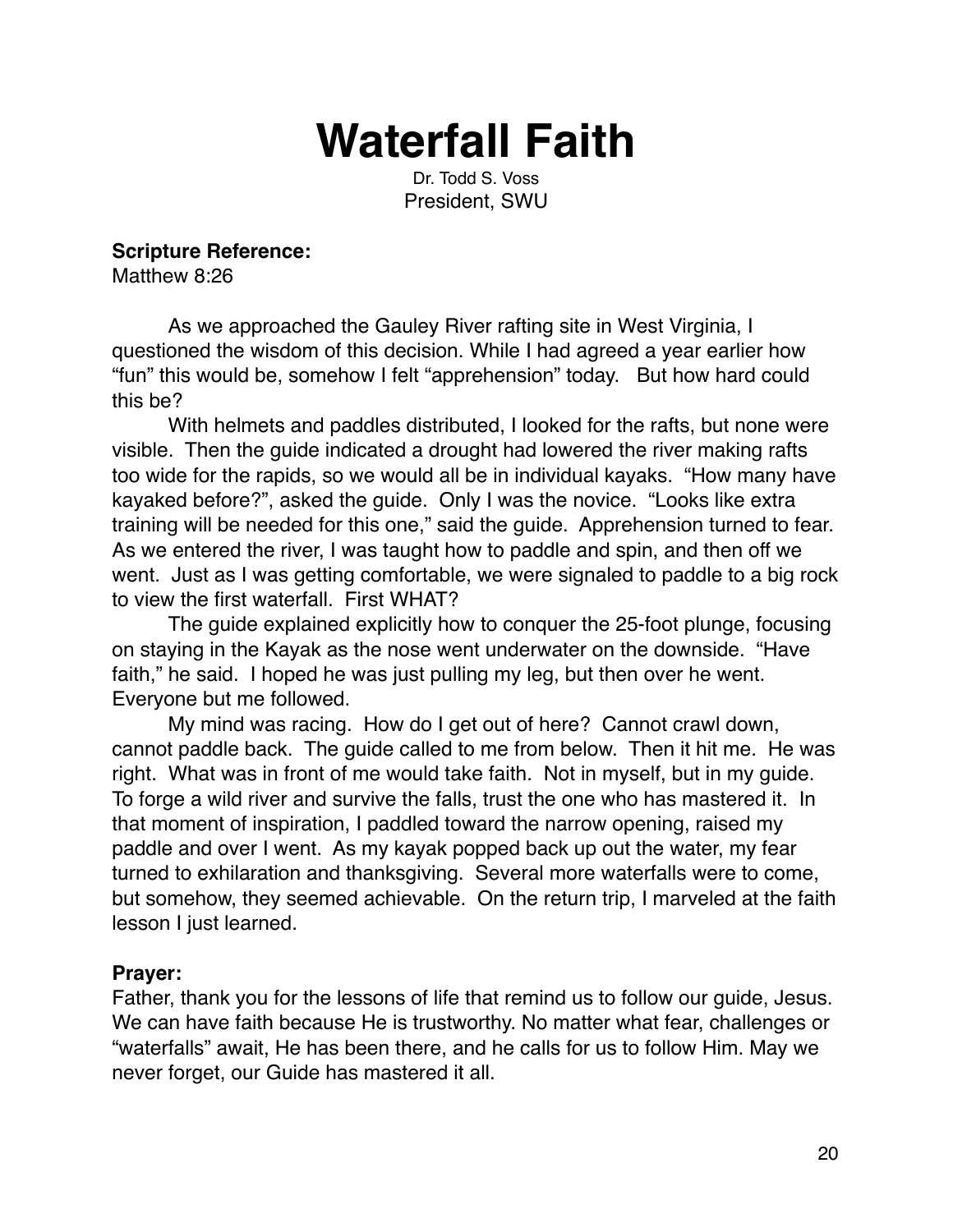# **Spiritual Gifts**

Emily Bashlor Elementary Education

#### **Scripture Reference:**

Romans 12:6-8, 1 Corinthians 12:4-11

Everyone has their own unique talents and unique abilities. This simple truth has been explained multiple times and in multiple ways. No two people are the exact same, and no two believers worship, serve, or give in the exact same posture as another. However, everyone's talents and abilities, though vastly different, can be used for the good of the Lord and for His glory. As Christians we are called to find, understand, and use our spiritual gifts to the best of our abilities for the honor of God. Once you figure out what you are talented at and your spiritual gifts are, you will be able to understand more fully and clearly what your mission is for God's kingdom. We are called to take our specific talents and use those for the good of the Lord. So often Christians allow their spiritual gifts to go to waste because they believe that they are not talented enough or because they are jealous of another person's gifts or abilities. As Christians we are called to be confident in the gifts God has given us and use them for His glory.

#### **Prayer:**

Dear God, thank You for instilling in me specific and special talents and abilities. Thank You that you have empowered me to understand my specific gifts and use them for Your glory. Please give me the confidence and strength to use my spiritual gifts for Kingdom building. Amen.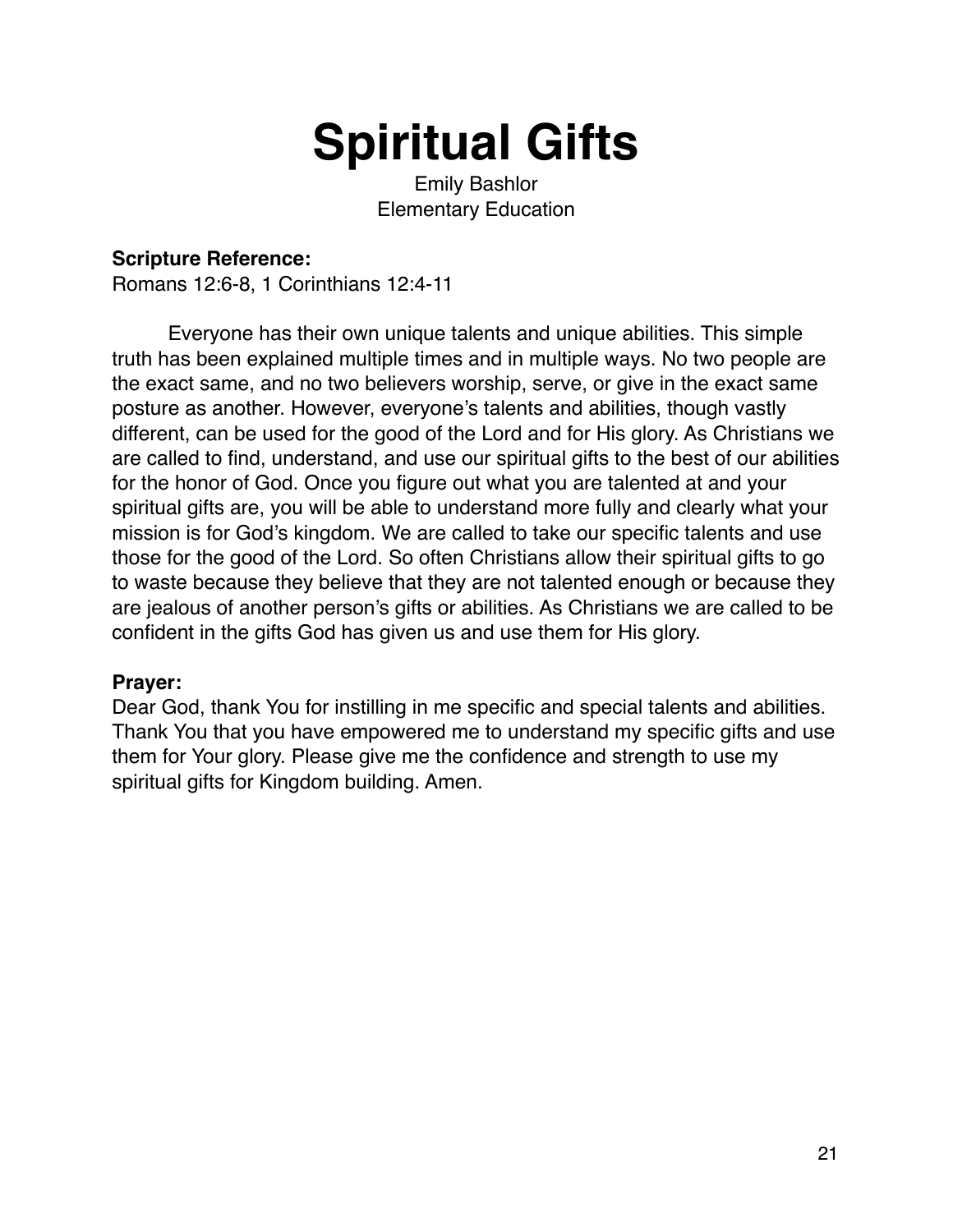### **Excuses, Excuses**

Savannah McCollum Business & Religion

#### **Scripture Reference:**

Galatians 1:10; Jonah 1:1-3; Deuteronomy 28:1-2

 From my own experience, I know how difficult it is to not compare yourself to those around you. I am ashamed to say that I once was so wrapped up with how I compared myself to others that I became unwilling to help lead or serve in any position for which I felt I was not good enough. I can remember thinking I was not good enough to lead worship (something I feel God has called me to do). I knew that God was burdening my heart. He wanted me to do this. I was so determined to ignore Him that I came up with every excuse I could until I finally cried to God: "I DON'T WANT TO! I'M NOT GOOD ENOUGH!" God always knew this was how I felt. He responded and said: "I want you to, because I am good enough." I was shaken. My foundation of bitterness was broken. My God didn't care about the comparison I had created for myself. He cared about my obedience. Galatians 1:10 tells us not to compare ourselves to others because it is not man we need to please; it is God. In Jonah 1 we read of a call from God for Jonah to go warn the people of their wickedness, but Jonah disobeyed and came up with every excuse not to go. What are your reasons for not listening to God? What are your self-made boundaries that keep you from doing what God wants you to do? That is what I hope you will take away from this: don't let your boundaries or excuses get in the way of what God has asked you to do. Obey Him. There is no greater blessing we can receive than when we obey the Lord.

#### **Prayer:**

Dear God, we thank You for the gifts you have given us. We also thank You for the gifts You have given others. Most importantly, we thank You that these gifts are not the same. We praise You for having a greater purpose for our lives than we could ever imagine. Thank You for pushing us beyond the borders we have created for ourselves. Be with us as we struggle to listen and obey Your voice. Help us to overcome our weaknesses with Your strength. We love and praise You. In Your name we pray: Amen.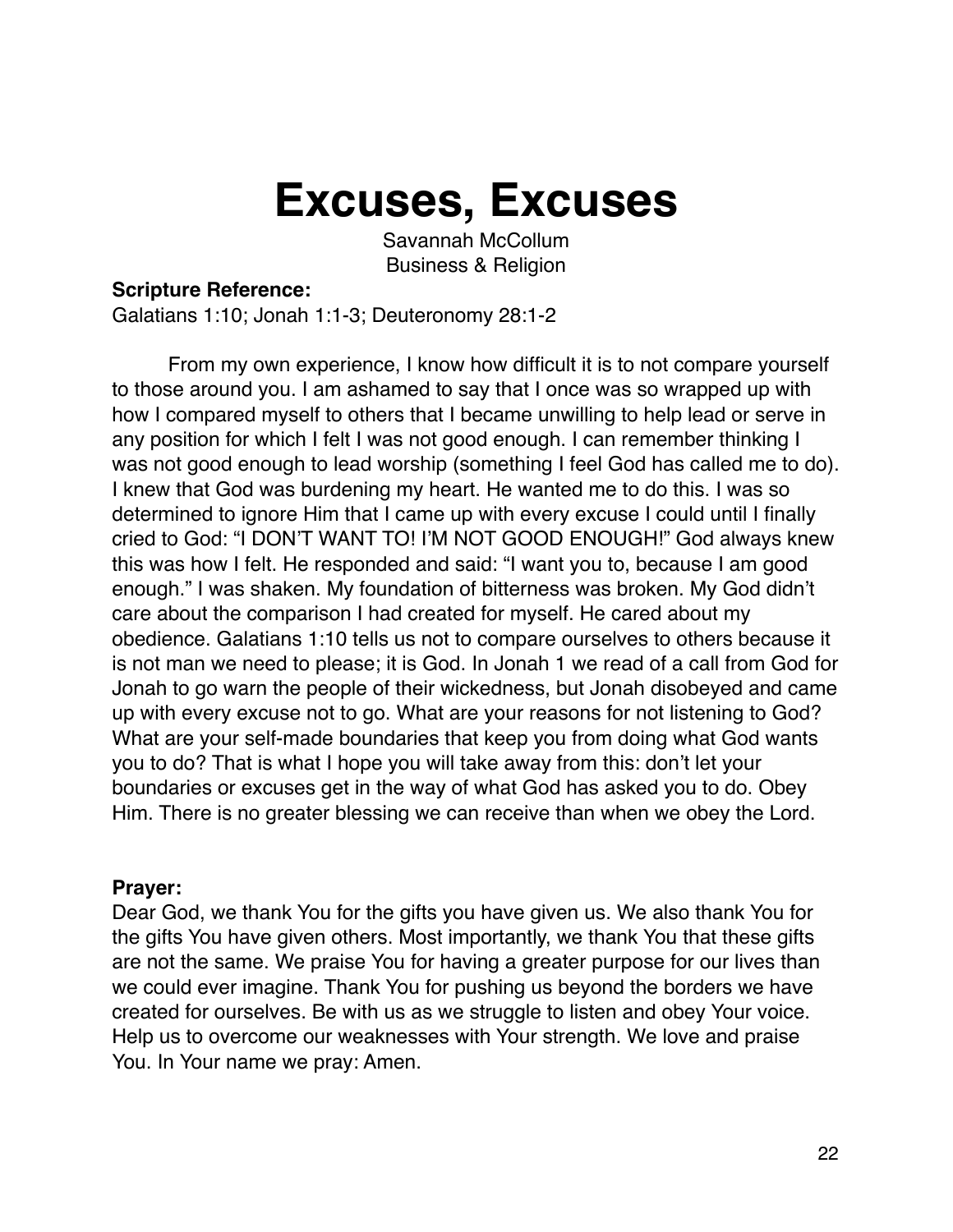# **The Small Things...**

Tyler C. Carson Human Services

#### **Scripture Reference:**

Mark 12:41-44

Often we, as people, forget the value of even the smallest detail in everyday life. We walk past the flowers and fail to notice them. We ignore the small, kind gestures that are given to us as we walk around school, our towns and our homes. The small smiles and hugs that we are given are worth more than any amount of money or success. In this passage of Scripture the woman gave all she had, and in doing so she was faithful and happy. Though her offering was minute and would not be regarded as much in the eyes of the world, to the eyes of the Father she had given the most valuable gift of all: her faithfulness and love.

As we go about our day to day activities, let us not forget that the small things we do (such as a high five or a hug) can change the whole outlook of the day. Christ will multiply a little and create out of it unending blessings.

#### **Prayer:**

Heavenly Father, as we go about our daily routines, let us not take for granted the small gifts that are given to us. In not forgetting these small gifts, let us never be boastful of what we can give, but Lord let us be humble and thankful in what we give and receive. Glory to your precious name, AMEN.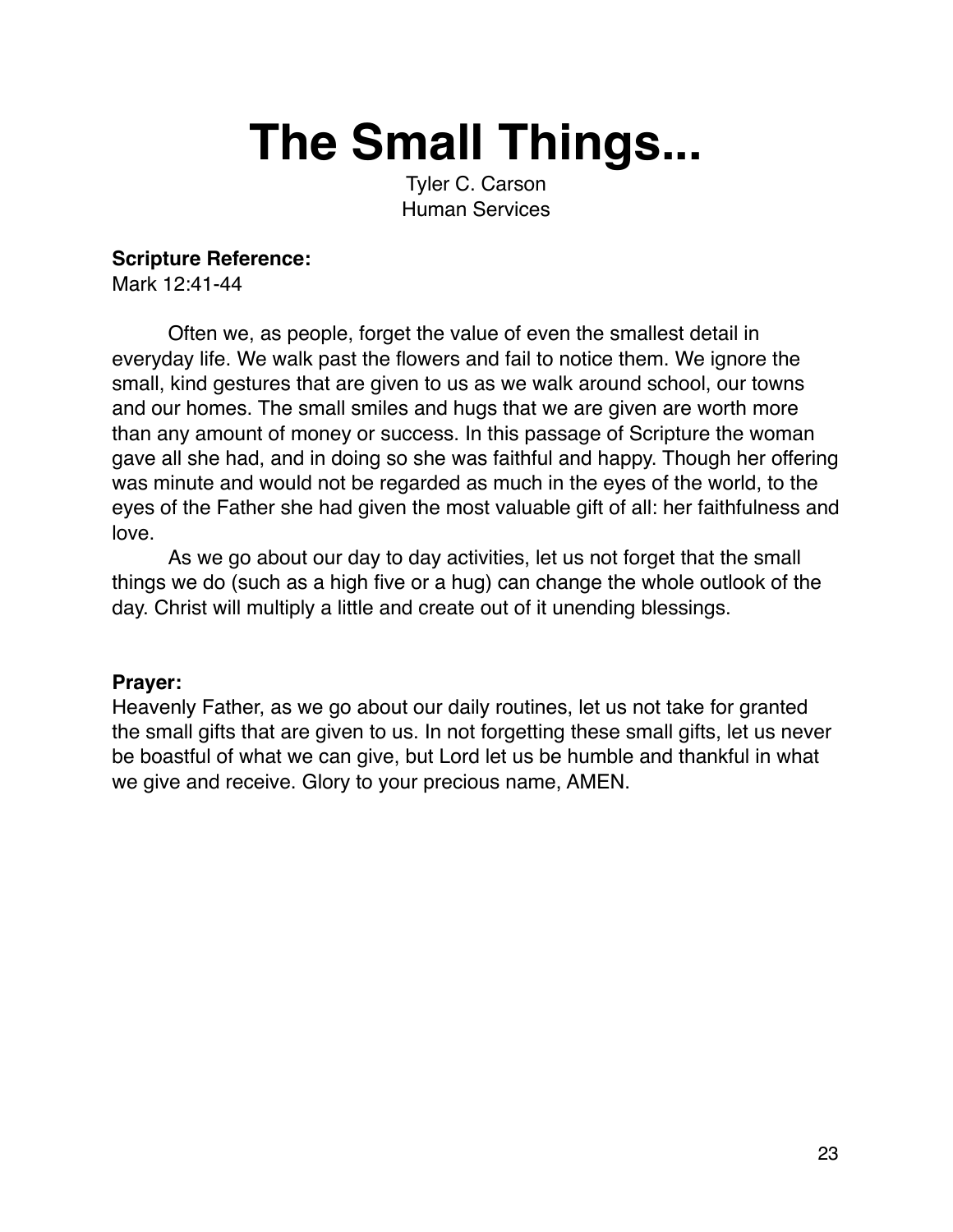# **Role of the Holy Spirit**

Paul Shotsberger

#### **Scripture Reference:**

John 14:16-17

Who is the Holy Spirit to you? Is the Spirit some impersonal force, like in Star Wars, that we can tap into when we're in trouble? ("May the Holy Spirit be with you!") Is the Spirit some shimmering bit of light that appears and reappears like Sarayu in the book *The Shack*? Should I be afraid of the Spirit because of what I read in the Book of Acts? After all, He seems to come uninvited and really turn things upside down. Of all of the members of the Trinity, the Holy Spirit is by far, for most people, the most difficult to relate to. But one thing that is hard to escape in the Bible is that the Spirit's role in our lives is described using very warm and intimate language. In the John verses, Jesus calls the Spirit our "counselor." The Greek word there is "paraklete," which can mean counselor, but can also mean instructor, helper and advocate. There is a sense of coming alongside the people of God to help with difficulties and decisions. Further, according to Scripture, the Holy Spirit speaks, He searches, He reveals, and He even experiences grief. Do you want to know what God is thinking? Ask the Spirit to reveal it to you. After all, He is God! And He talks to us. And He understands our emotions. We know Him, and can talk with Him, because He lives in us.

#### **Prayer:**

Lord, Your Word says that the Holy Spirit will teach us all things. Teach me Lord, through Your Spirit, the path I should take, the things that please You, and how I can bring glory to You through my life.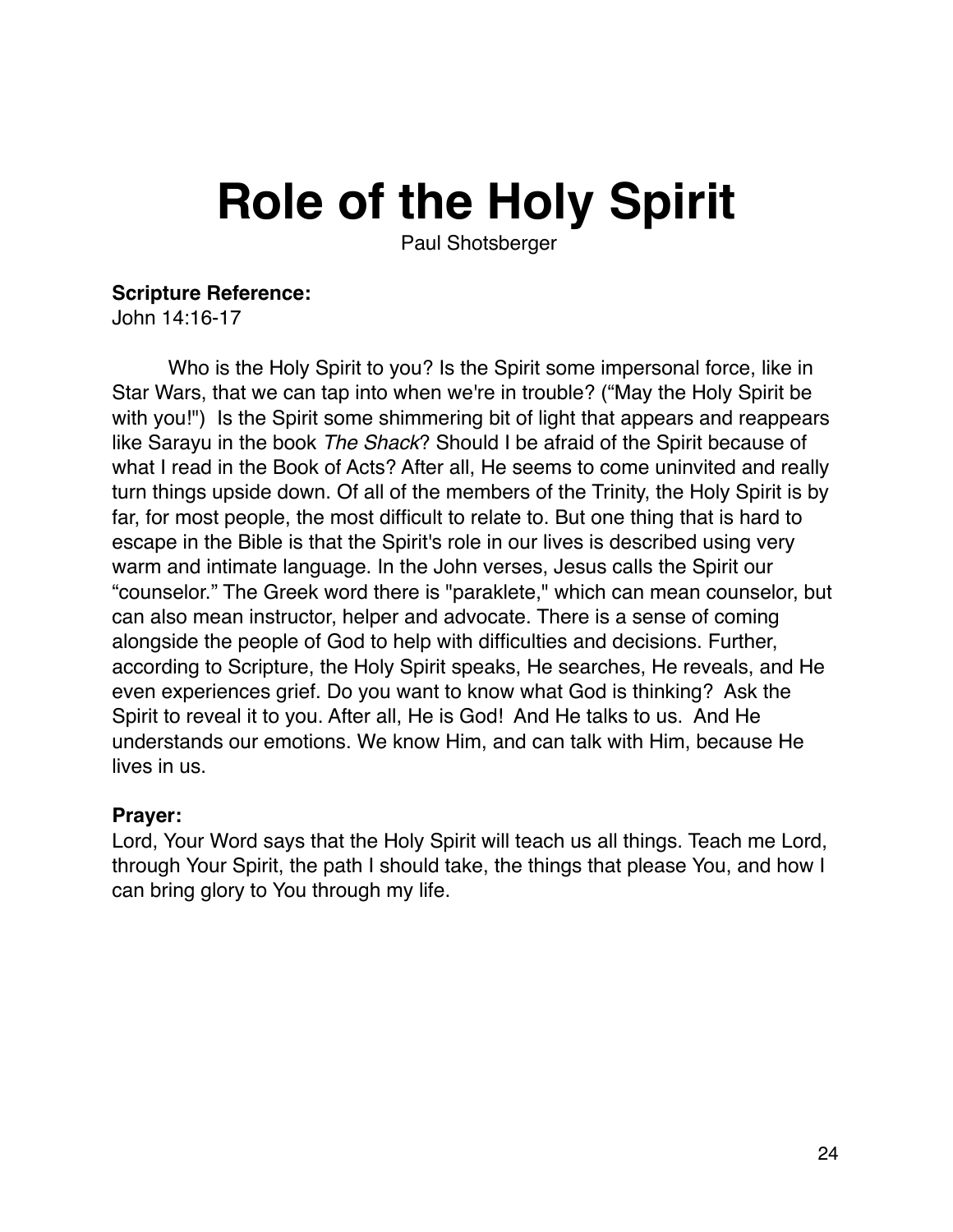# **The Work of the Holy Spirit**

 Caleb W. Southern **History** 

#### **Scripture Reference:**

Ephesians 3:16, 20; Galatians 5:25; Philippians 2:13

It would be impossible to recount every single instance that the Holy Spirit has moved and acted within history. No book could contain a complete list. Let there be no doubt that the Spirit has—and is—moving in history (and the present moment). One question remains: "How?" In Ephesians 3:16, 20, Paul prays for the movement of the Spirit in the church of Ephesus. "I pray that from his glorious, unlimited resources he will empower you with inner strength through his Spirit. Then Christ will make his home in your hearts as you trust in him…. Now all glory to God, who is able, through his mighty power at work within us to accomplish infinitely more than we might ask or think." Notice that the work of the Holy Spirit in history begins as a personal work within us. God gives us inner strength by the power of the Holy Spirit to accomplish His work, which is so incredible we cannot even think or imagine it! The Holy Spirit is the most intimate person of the Trinity at work in our everyday lives because He lives within us. Paul writes in Galatians 5:25, "Since we are living by the Spirit, let us follow the Spirit's leading in every part of our lives." The Holy Spirit lives inside the Christian man or woman and He is directing and leading. The Spirit moves in history through His power at work within everyday, average people. We simply need to be faithful to follow. God is doing all the "hard work" by His Spirit: "God is working in you, giving you the desire and the power to do what pleases him" (Philippians 2:13). Keep you eyes open for how the Holy Spirit may be leading in your life! The next movement of history is not far in the future.

#### **Prayer:**

God the Father, thank You for sending Your Holy Spirit to live within me. Holy Spirit, thank You for leading, counseling, and guiding. Thank You for power that You pour into my life. Help me to truly believe and to be fully open to receiving that power. Holy Spirit, move in my life so that You can accomplish Your next movement in history through me! Amen.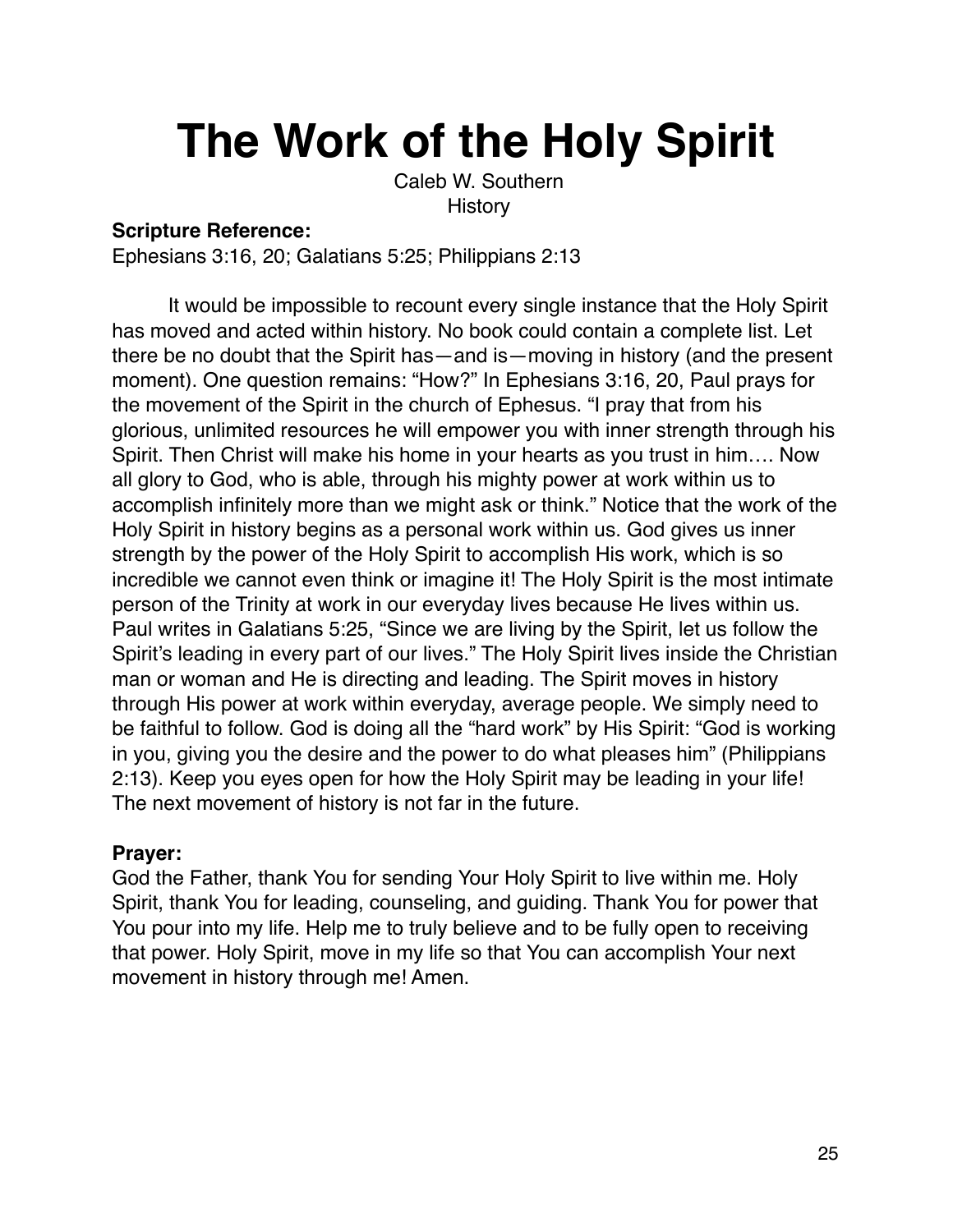### **Bold Obedience**

Julia Grace Rink Biology Education

#### **Scripture References:**

2 Timothy 1:6-7; Acts 3:7; Acts 4:12-13, 31; Hebrews 4:12

When I was 12, I was standing behind the most popular girl in school, and, for the first time in my life, I experienced the Holy Spirit. Before I knew what I was doing, I'd tapped her on the shoulder and asked her if there was any way I could pray for her or her family—and she broke down in tears. She confided in me that her brother had cancer. It was in that moment that I realized how alive and active the Spirit still is.

At this point in my life, I knew very little about being a Christian, yet the Holy Spirit used me. The disciples Peter and John were called "uneducated, common men," but when they stepped out in faith, they brought a lame man to walk! And when they unapologetically proclaimed to rulers and elders that "there is salvation in no one else" but Jesus, they were set free from custody!

Our God loves it when we are bold in Him. He has given "us a spirit not of fear but of power," so that we can be bold. Don't have the mindset that God can't use you because you're not smart enough. If you're waiting until you feel ready, you'll be waiting for a long time. God empowers us, having already given us "the gift of God which is in us." So "fan into flame the gift of God," Spirit-filled Christian!

#### **Prayer:**

Glorious Father,

Thank You for putting your Spirit in me and for calling me equipped. I pray for Your Spirit to be alive and active in me more and more every day. Present me with opportunities to do Your good and perfect works. Use me today, Father. I ask that You would embolden me to disciple Your lost people. Set a fire in my soul that cannot refrain from being seen. It is in the powerful name of Jesus I pray. Amen.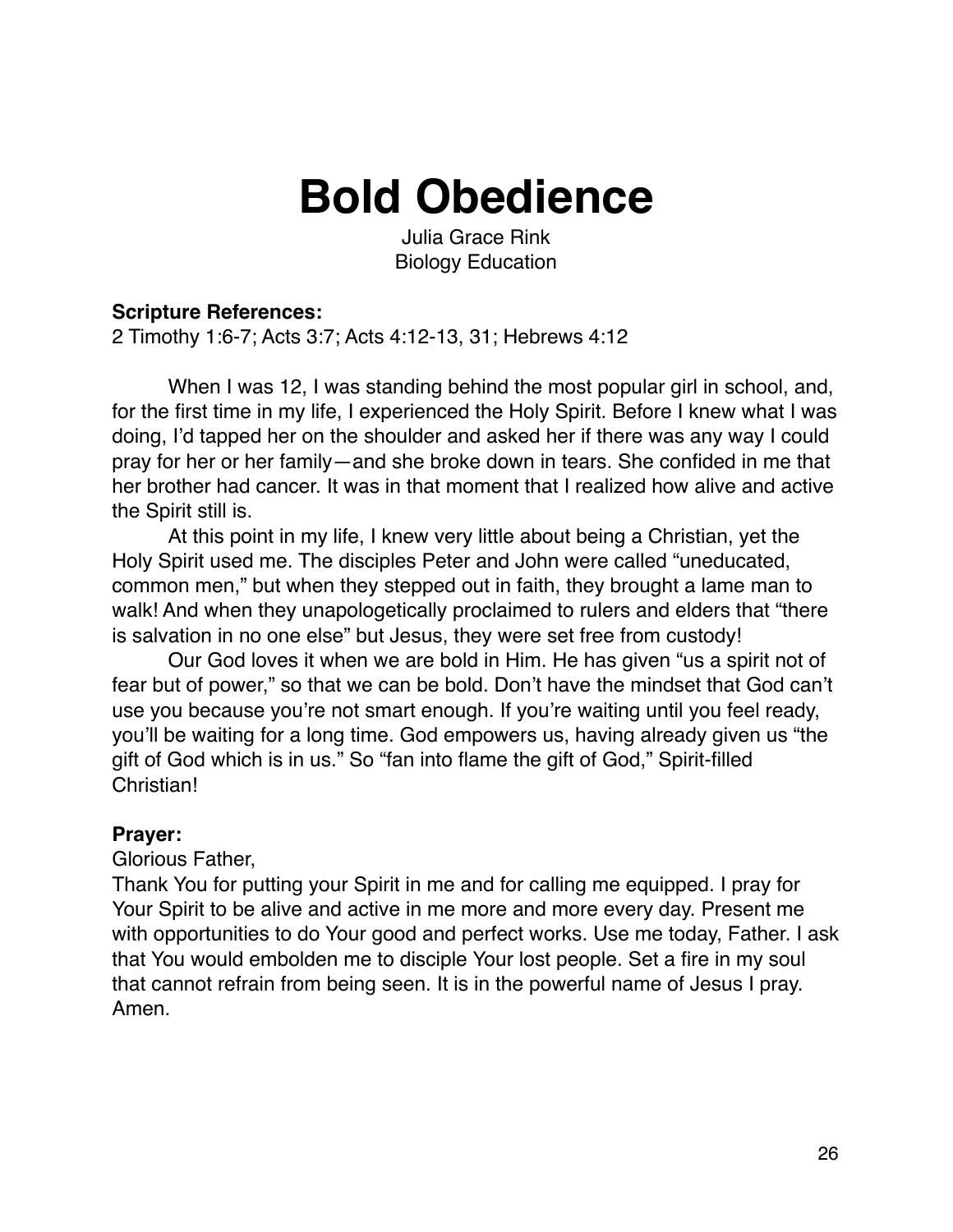# **The Courageous**

Dynestee Fields English

#### **Scripture Reference:**

Joshua 1:9, Acts 2

The book of Joshua can easily be called the book of boldness. It begins with the declaration that it was time for the Israelites to claim the promised land, a space that was currently inhabited by several formidable nations. To eradicate any fear that could hinder their progress, God gave the command three times for the group to be strong and courageous, "for the Lord thy God is with thee whithersoever thou goest." In the New Testament, we find that God eventually gave the Christians boldness through the gift of the Holy Spirit. In the second chapter of Acts we see Peter, freshly baptized by the Holy Spirit, boldly preaching the salvation which comes through Christ, resulting in the salvation of three thousand souls. Boldness is a gift through the Holy Spirit to all who believe in Jesus and are baptized in His name. Christians who are acting according to the Word of God should never fear, "for the Lord thy God is with thee whithersoever thou goest."

#### **Prayer:**

Father, thank you for giving me the gift of the Holy Spirit. You said in Your Word that if I accept Christ and am baptized in His name, that I shall receive the Holy Spirit. So, I am assured that I have the boldness that I need to stand up for what is right, and to accomplish what You need for me to accomplish. Thank you for being with me always. In Jesus's name, I pray. Amen.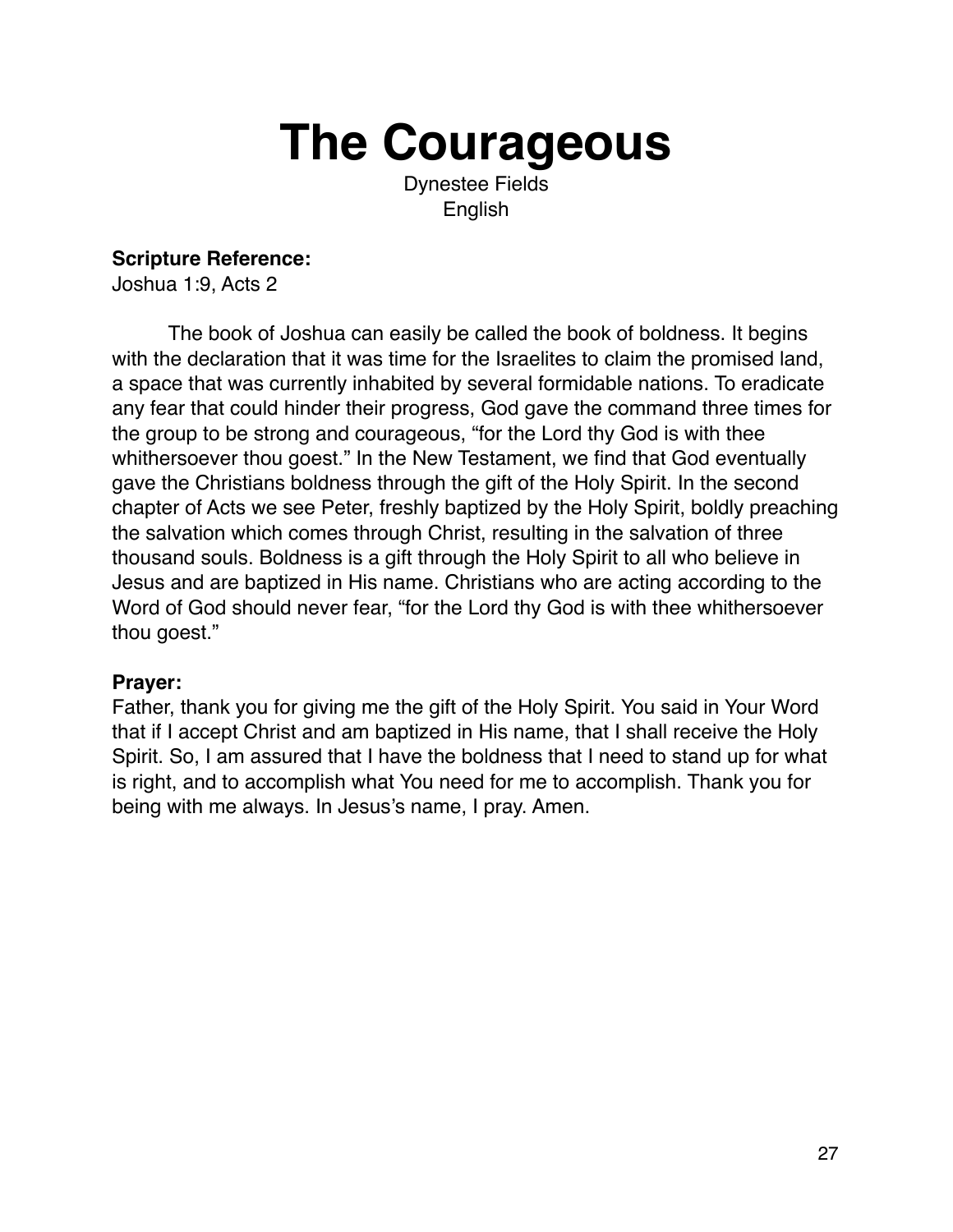**Grindin' (Perseverance)**

 Chandler Ragsdale Christian Ministries

#### **Scripture Reference:**

James 1:2-4

Okay, so let's be honest, the word *grind* just sounds painful. It's something that most of us are scared of or don't like to do very often. When being challenged to keep grindin' onward, or persevere the first thing you need to know, right off of the bat, is that God will lead you home. He will lead you through it if you trust in Him. He is a perfect God, and He is truthful. So if He says it, you better believe that He means it. Now that we have that established, we get to the messy part about perseverance, which is being able to see the purpose of our trials. God sends us through trials, or hard times, and they test our faith, will, strength, and devotion. They break us down and bring us to our knees. So, how do we respond to that? We've already established that we need to trust that God will bring us home, but God also wants us to consider going through these trials as joy! What? God calls us to love going through these trials. We may question this at first, but God shows us that there is a purpose to our trials. We also like to worry about how trials affect our lives. But we must remember here that God's will is perfect, and He knows exactly what we need. We also must remember that God loves us through it all. Why is this significant you may ask? It's significant because without His love, we'd be nowhere in the first place. So since He loves us through it all, we can trust that His plan is taking place, and that He has never, nor will He ever, leave us. At the core of all of these trials and hard times, we have God's love and friends. That's all we will ever need.

#### **Prayer:**

 God, thank you for shaping me and challenging me through the trials I face day in and day out. I love You, God, and I know that Your will is perfect. I surrender my life to you. Have Your way with me, send me through every trial necessary, help me to do my best to make it through them and glorify you in the process. I know I have Your love, and that is all I need. Help me to remember this throughout the day. Amen.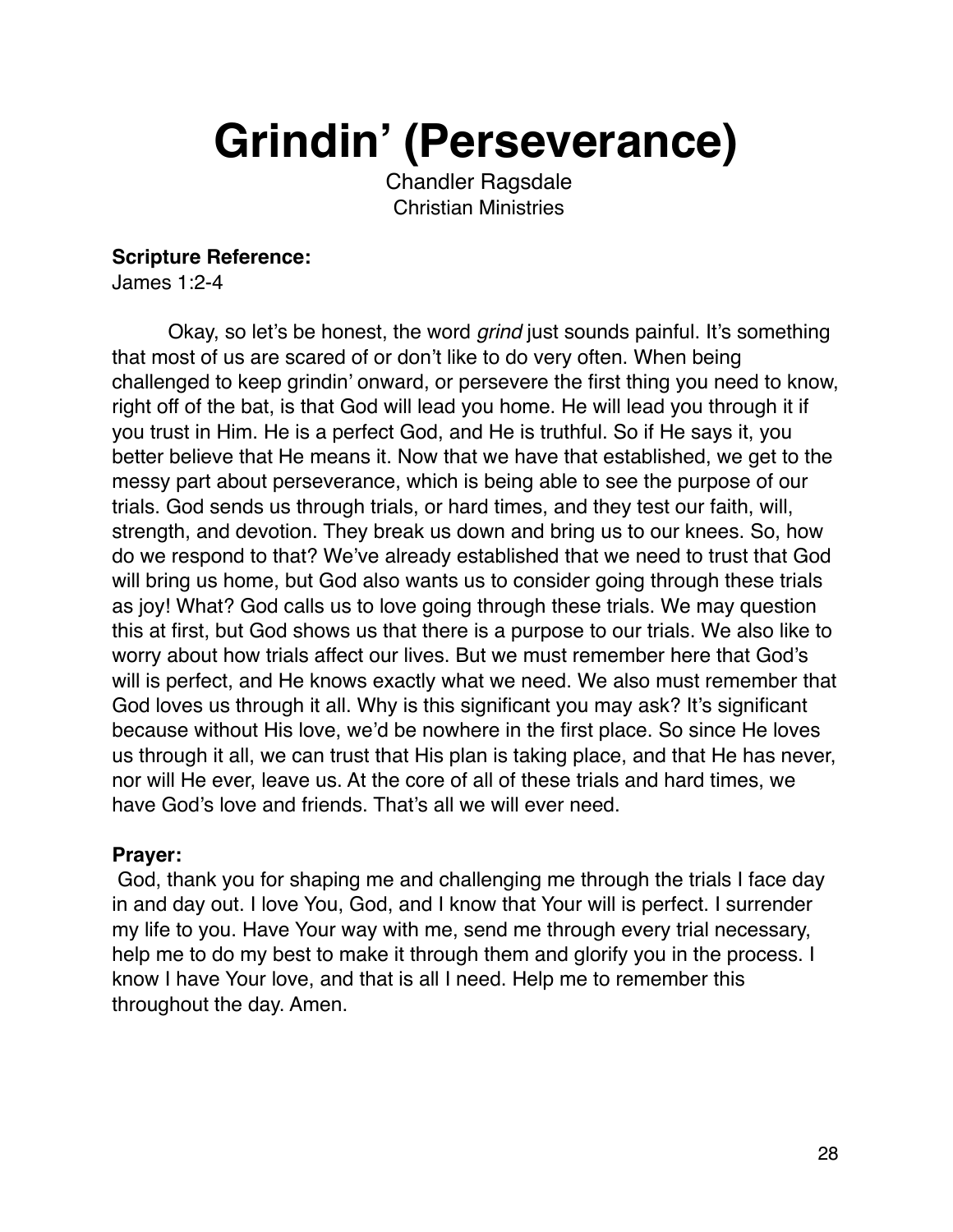

Emily Bashlor Elementary Education

#### **Scripture Reference:**

James 1:2-3, Romans 15:13, Isaiah 12:6

James 1:2-3 states, "consider it pure joy, my brothers and sisters, when you face trials because you know that the testing of your faith produces perseverance." When reading this, I know that I question how my trials could possibly bring joy into my life. How could my stress, my anger, my hurt, bring me joy? This has been, and still is, a long journey. I think something that stops a lot of us from understanding the concept of joy is the inevitable fact that we have trials, and that we are going to have to persevere through the trials and have joy regardless of the stage of life we are in. While this is a hard thing to grasp, it is such an amazing and encouraging thing that is given to us freely from God. I find it extremely encouraging that we can constantly have the joy that comes from God regardless of the situation or problems surrounding us. As I have been understanding this and accepting this more and more, I have been able to find more peace and rest in my life. Perfect joy comes with perfect peace, and this is a constant thing, never wavering.

#### **Prayer:**

Dear God, thank You that You have given us the chance to find joy in our lives. Thank You for showing us what it means to persevere and find joy even in the trials. Thank You, God, for the constant peace that comes with joy. Allow us to continuously and constantly run after You and find joy in every moment of that journey. Thank You that we can find joy in Your empty tomb. Amen.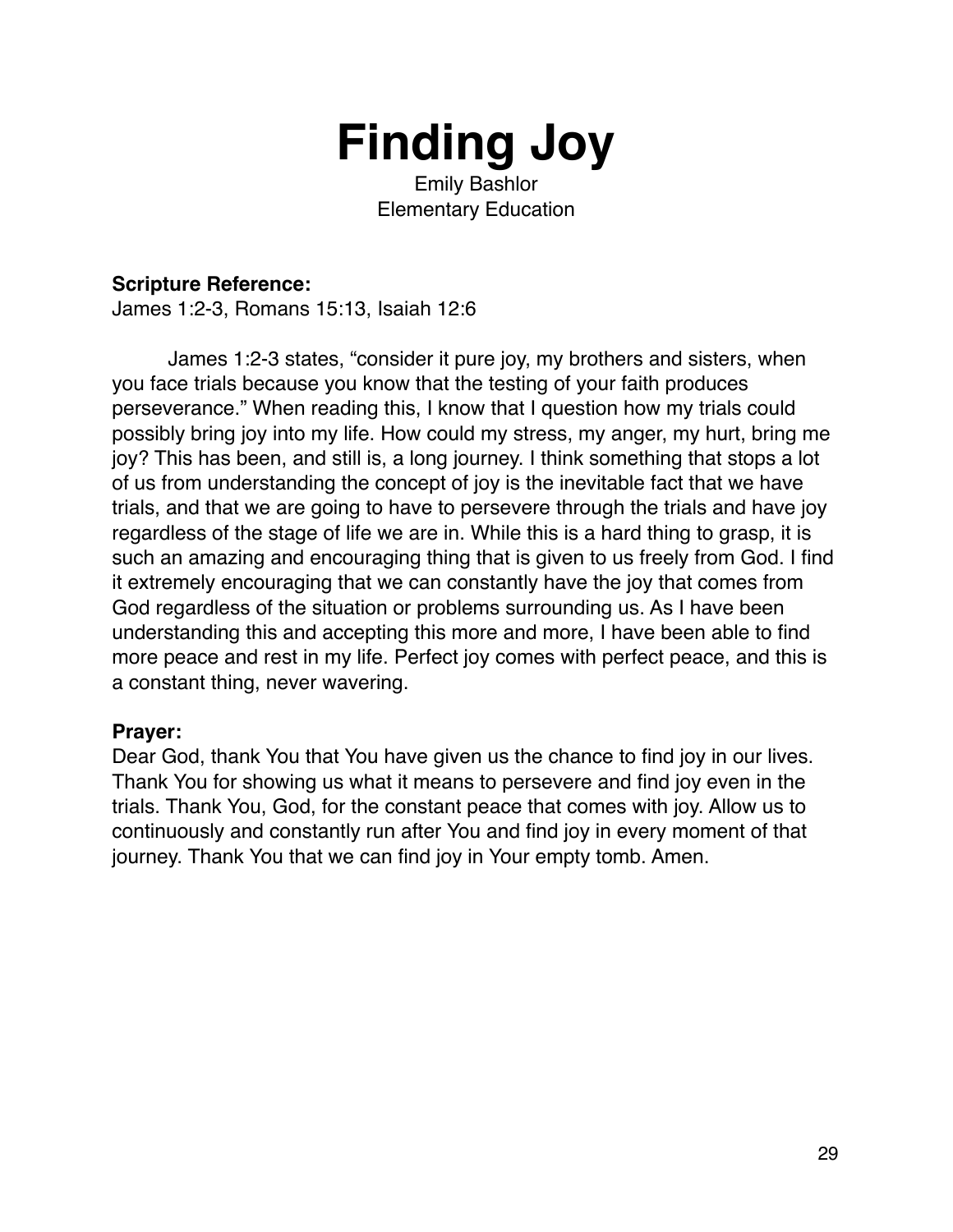## **Promises Kept**

Dynestee Fields English

#### **Scripture Reference:**

Genesis 16:1-16; 17:1-27, 21:8-14

Imagine that you are Abraham. You were seventy-five years old when God first promised you a son, and not just any son, but a son who would produce an entire nation. You are almost ninety now, the clock has been ticking, and you still have absolutely no children. Alright, you can stop imagining now, because by this time maybe you too feel impatient and unbelieving.

Instead of waiting on God to fulfill His promise, Abraham chose to try to fulfill His promise for Him by having a child by his wife's handmaid, Hagar. The consequences that issued from Abraham's decision were painful. The son who was born did not have the destiny of the promised child, and when God did bring His promise to pass years later, Hagar and her son were sent away from Abraham's presence.

Abraham's story shows us that when we attempt to fulfill God's promises for Him, we are bound to hurt ourselves and others. Just as Abraham eventually got Isaac, the promised son, Christians should know that God is just as faithful to fulfill His promises to them without needing their interference. It is best to rely on our Father to do things in His timing, which is always the right timing.

#### **Prayer:**

Heavenly Father, I choose to submit to your timing, because I know that your plans are what are best. Thank you for the many blessings that you have in store for me, and for sending your only Son to die for me. In Jesus's name I pray, amen.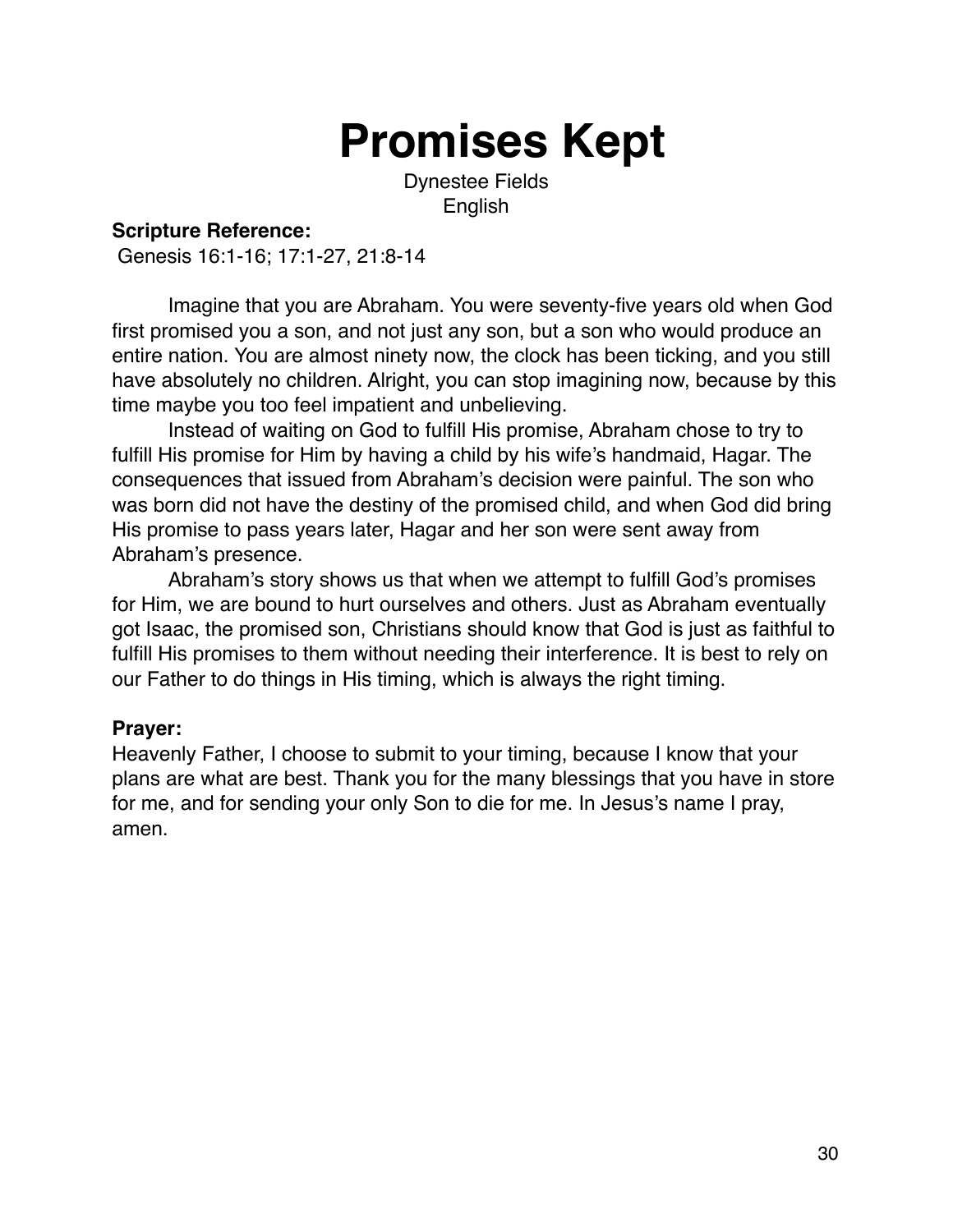# **Eternal Worship**

Paul Shotsberger

#### **Scripture Reference:**

Isaiah 43:20-21

Did you know that we were actually created to praise God? Eternity is going to be just one big lovefest – us loving God and God loving us. Praise, then, will be natural in this environment, like speaking or breathing. It is what will naturally (one might say supernaturally) come out of us for all eternity. We literally won't be able to help ourselves; we will spontaneously break out in praise every moment of eternity! So, here's a question: if in eternity we will be unable to stop praising God, and if we really were created to do this, why is it that here on earth we have such a hard time even beginning to praise God, let alone remaining in an attitude of worship the way the Bible says we should. In I Thess. 5 it says that we should "rejoice always…[and] give thanks in all circumstances." In Eph. 5 it says we should "speak to each other using psalms, hymns and spiritual songs," and we should sing and make music in our hearts to the Lord, "always giving thanks to God the Father for everything, in the name of our Lord Jesus Christ." Do we do this? If not, what is preventing us? One reason might be that we don't understand the revolutionary effect praise can have on our lives. We need to understand that praise increases the godliness (the fruit) in our individual lives while decreasing the things that displease God. We begin to see our lives as God sees them, and we begin to desire the things that God desires. This, finally, gives us a way to have victory in our walk with Jesus every day, not just every once in awhile.

#### **Prayer:**

Father God, thank you for creating me to praise you. Thank you that my worship is so important to You. I bless you Father that eternity spent loving You and being loved by You can begin right now, wherever I am.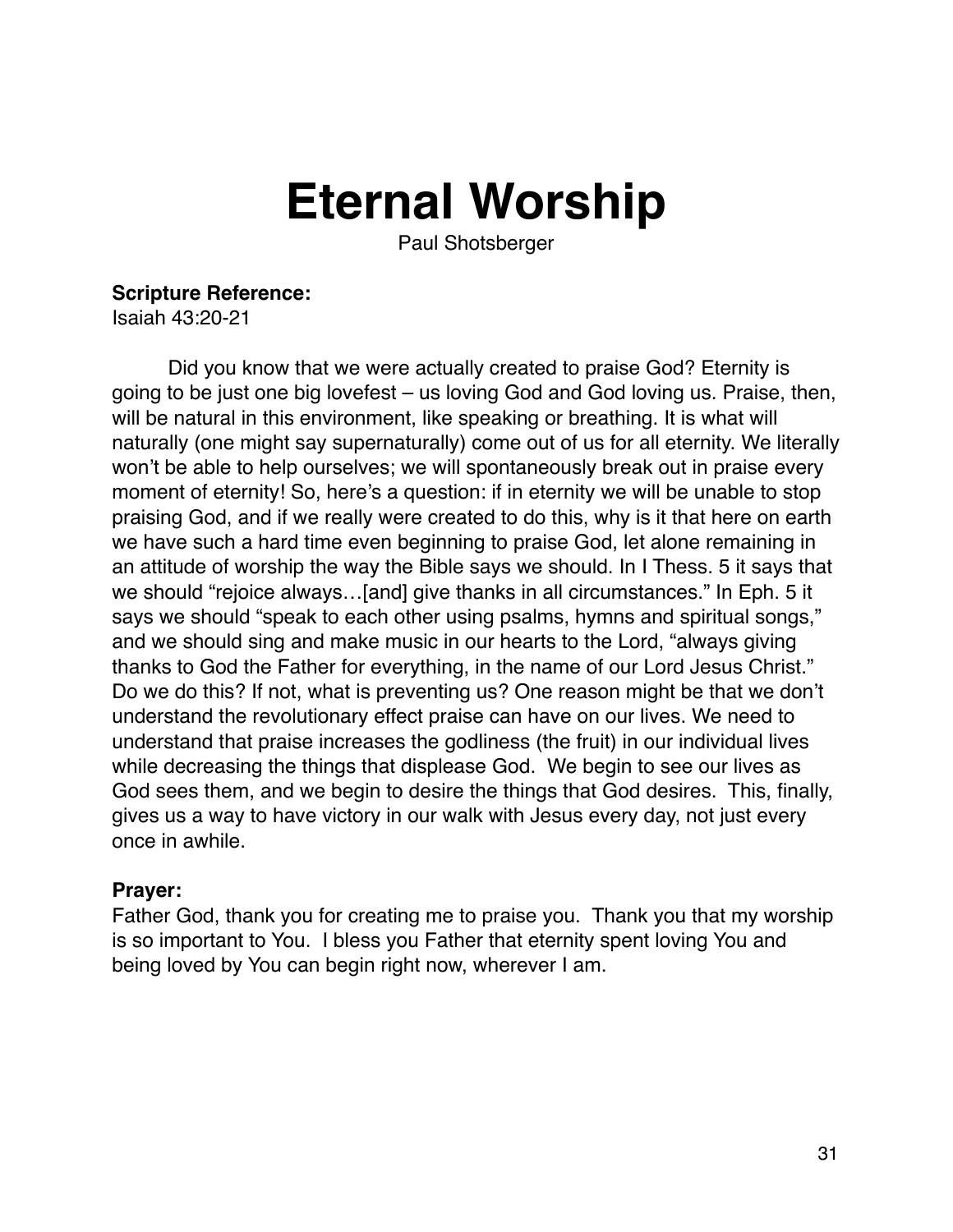

Paul Shotsberger

**Scripture Reference:** 

Ephesians 2:17-22

Paul pictures the church as a building, a spiritual temple, being built literally with each of us as a living stone in the building. But we're not just a pile of bricks, indistinguishable baked clay with no life in us. God has created us with unique giftings that are important to this spiritual building. Further, he has given us a moral will, the ability to choose. The question we face is, will we only be part of God's building project on Sundays? Will we try to wriggle free from our place in the structure on Monday in order to construct some other edifice, maybe an academic building, or a business park, or a sports complex? Then on Sundays, will we come running back to God's building? Jesus, the cornerstone, along with the prophets and apostles, are the foundation, and they aren't moving. What about us? Will we stand by our brothers and sisters throughout the week, assisting with God's building project through our commitment, our prayers, our time and energy, our participation in church and discipleship groups, and our service to the community? In his book *Life Together*, Dietrich Bonhoeffer offers this insight on community: "…an unspeakable gift of God for the lonely individual is easily disregarded and trodden under foot by those who have the gift every day. It is easily forgotten that the fellowship of Christian brethren is a gift of grace, a gift of the Kingdom of God that any day may be taken from us, that the time that still separates us from utter loneliness may be brief indeed.Therefore, let him who until now has had the privilege of living a common Christian life with other Christians praise God's grace from the bottom of his heart."

#### **Prayer:**

Praise You Lord for the privilege of community, for the profound opportunity of being part of Your Kingdom. Thank you for the purpose, calling and significance that comes from living life with Your body, the church, here on earth. Let me never take it for granted.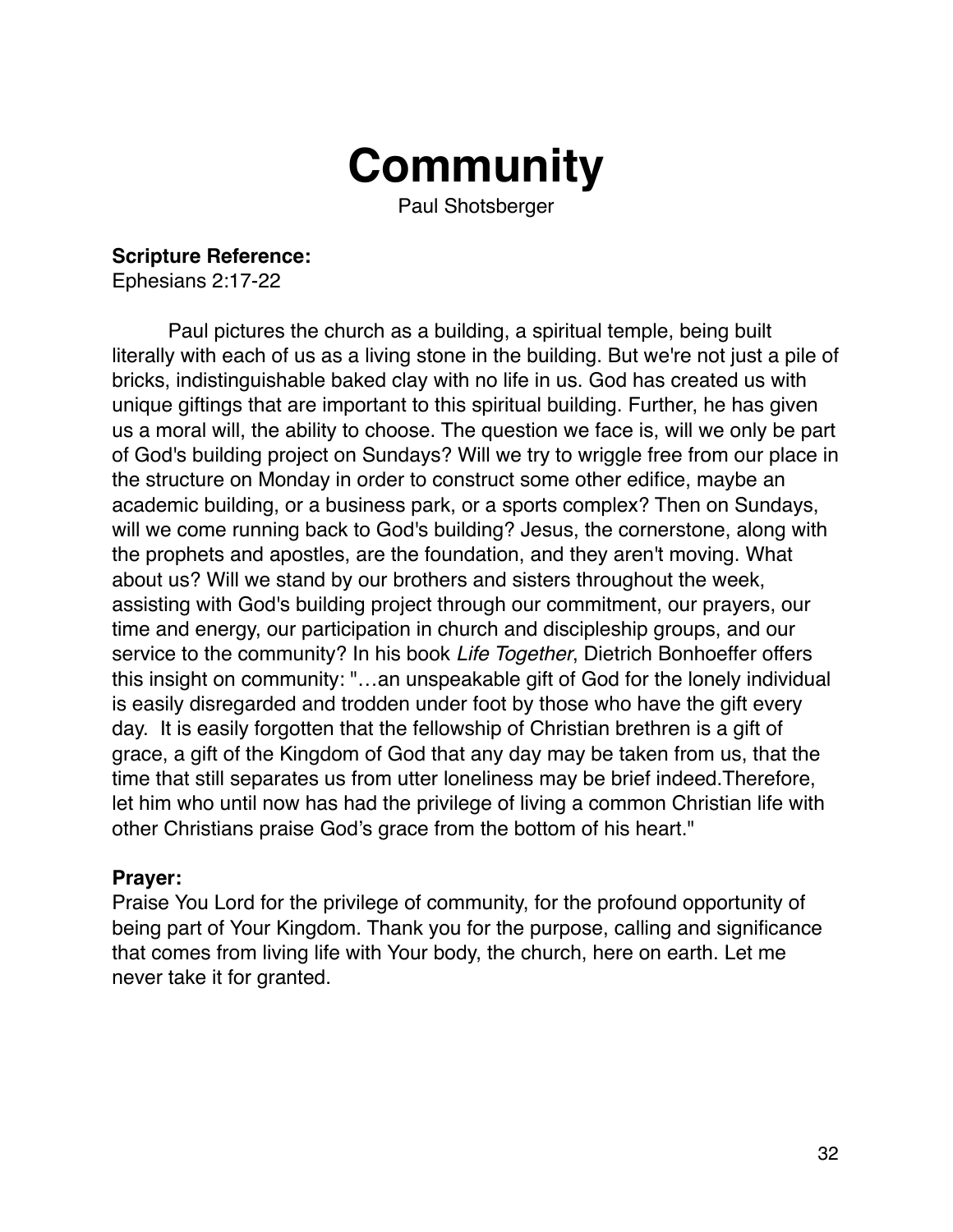### **Selfless Service**

Jared Potter Youth Ministry

#### **Scripture Reference:**

1 Corinthians 13:4-8a

Notice how all of these aspects of love deny self. That's because love itself is selfless. This is the same kind of love that Christ has shown us in sacrificing Himself for us on the cross. In the first three verses of this chapter Paul writes,

"If I speak in the tongues of men or of angels, but do not have love, I am only a resounding gong or a clanging cymbal. If I have the gift of prophecy and can fathom all mysteries and all knowledge, and if I have a faith that can move mountains, but do not have love, I am nothing. If I give all I possess to the poor and give over my body to hardship that I may boast, but do not have love, I gain nothing" (1 Corinthians 13:1-3 NIV).

Paul is making the point that acts of service without love, selfless love, is dead and without value. So, "works without love is dead" (James 2:26 NIV).

As the body without the spirit is dead, so faith without deeds is dead. James says in verse 18 of that same chapter that faith should be seen through works. So now we have this diagram:

#### *Faith without Works without Love = Dead*

Go and let your faith be shown through your works done in love so that those who see your faith may come to know that very same faith of the knowledge of salvation in Christ.

#### **Prayer:**

Lord, allow me to have faith that can move mountains. And when I have that faith, may I be able to show it through works of service. Allow me to show love through those works so that I may be able to reflect the love that You show me. Pour Your love in me so that I may be able to overflow that love into others. Thank You for all that You have done, am doing, and will do. In Jesus' name I pray, AMEN.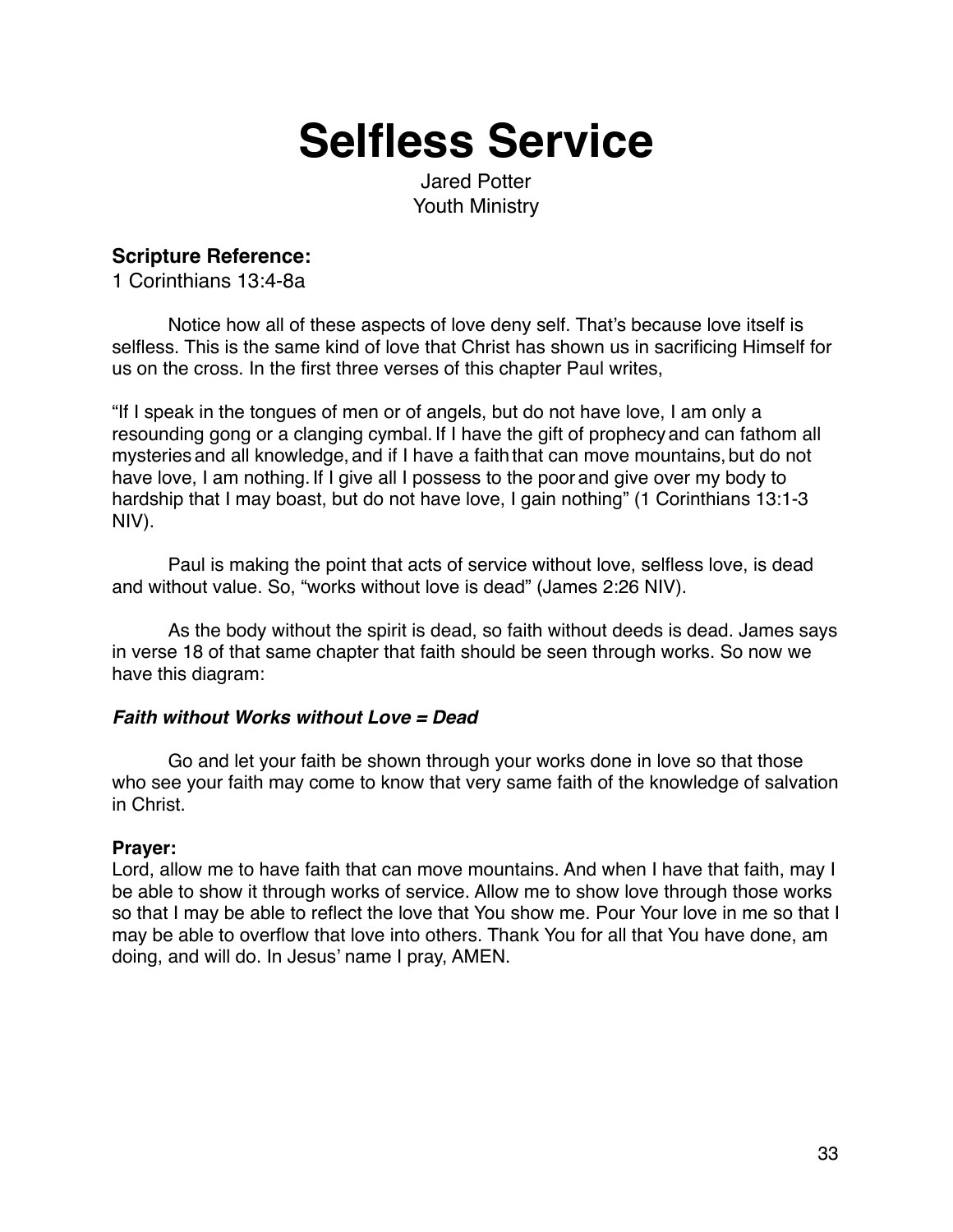**Faith— Fire Tested**

Tyler C. Carson Human Services

#### **Scripture Reference:**

Daniel 3:23-26

 "And these three men, firmly tied, fell into the blazing furnace.Then King Nebuchadnezzar leaped to his feet in amazement and asked his advisers, 'Weren't there three men that we tied up and threw into the fire?' They replied, 'Certainly, Your Majesty.' He said, 'Look! I see four men walking around in the fire, unbound and unharmed, and the fourth looks like a son of the gods.' Nebuchadnezzar then approached the opening of the blazing furnace and shouted, 'Shadrach, Meshach and Abednego, servants of the Most High God, come out! Come here!' So Shadrach, Meshach and Abednego came out of the fire."

Have you ever felt your faith being tested? Have you ever felt shy or embarrassed to share your faith with others? We serve a mighty God who is faithful in every way. In the book of Daniel we see a mighty show of faithfulness from the three Hebrew young men. Even greater was God's faithfulness. The three Hebrews would not bow to false gods. Due to this defiant behavior, the three boys were cast into a burning pit of fire. Amazingly through the protection of God, these boys were not only saved, but also had no visible evidence that they had been in the fire at all!

The lesson here is that whatever our doubts, whatever our fears, we have a God that stands before us. As Christians, we must look to the three Hebrew children as examples of mighty courage and faithfulness before our God. Whether in class, at home, or even in our own private lives, we must have faith.

#### **Prayer:**

LORD, thank you for always being faithful. I know that life can be treacherous at times, but the same Jesus who walked in the fire and walked on the water can still walk on the water of my troubles. Blessed is your name. AMEN.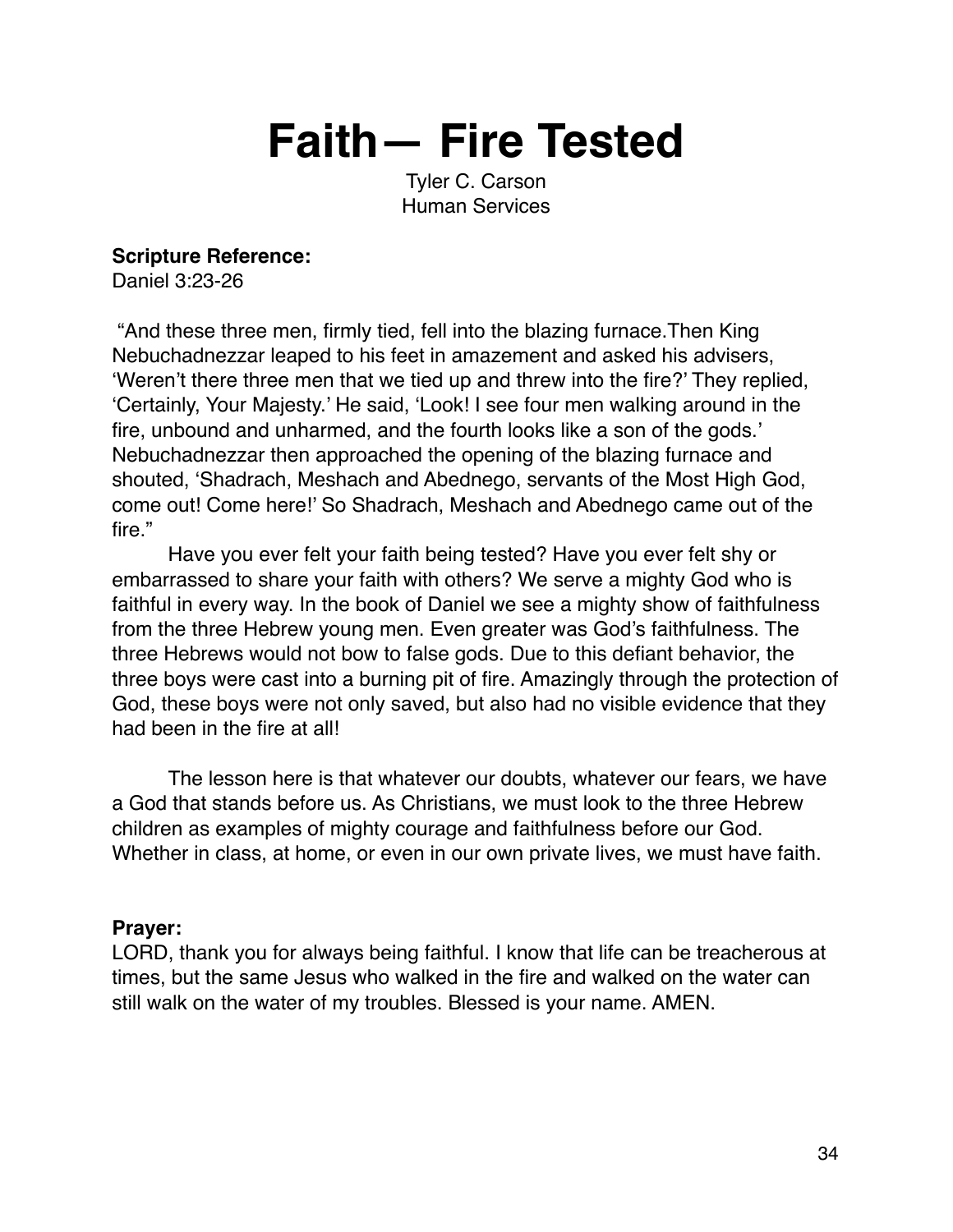### **Boldness**

Mikkaela Bailey **History** 

**Scripture Reference:** 

Acts 4

 Boldness is courage in the face of despair. When all seems lost, or when things seem impossible, that is when we must stand for what is right. Without boldness, the cause of Christ would never be carried out in the earth. Someone will always stand in opposition, so we must equip ourselves to defend the faith, one way or another.

When things are difficult, we feel like running away. But, if we are to be confident defenders of Christ, we must take a different approach. Boldness is not the absence of fear, but rather the response we should take to fear. In Acts 4, the Apostles were ministering and faced severe consequences for their efforts. As they speak to the other people in the church about the situation, the church is not immobilized by fear, but they instead react by praying to God for greater boldness in the face of danger.

We do not have to depend upon our own strength for the confidence and vitality required of those advancing the kingdom of God in the face of adversity. God provides us with the tools we need to accomplish His calling for the church. Our part in this is to simply be bold enough to ask Him.

Boldness is far from easy for many people. Others may have just a little too much confidence. If you struggle to find the strength to share your faith, ask God to help you overcome this challenge. It is perfectly normal to feel discomfort when you are talking about such a sensitive issue, and many others struggle to stand up for their beliefs in tough situations. But, thankfully, we are blessed to serve a God who is happy to instill us with the boldness required for His service.

#### **Prayer:**

Father, thank You for the blessings You give us, and for the way You use us in Your wonderful plans. I ask that You give us the strength to be bold today, to stand confidently in our faith despite the trials we might face, and to remain steadfast through all circumstances. Though we may be weak, though we may falter, You remain strong. Remind us of our faith and help us to remember Your goodness when things get tough. When we are faced with opposition, help us to respond to fear with confident faith. Amen.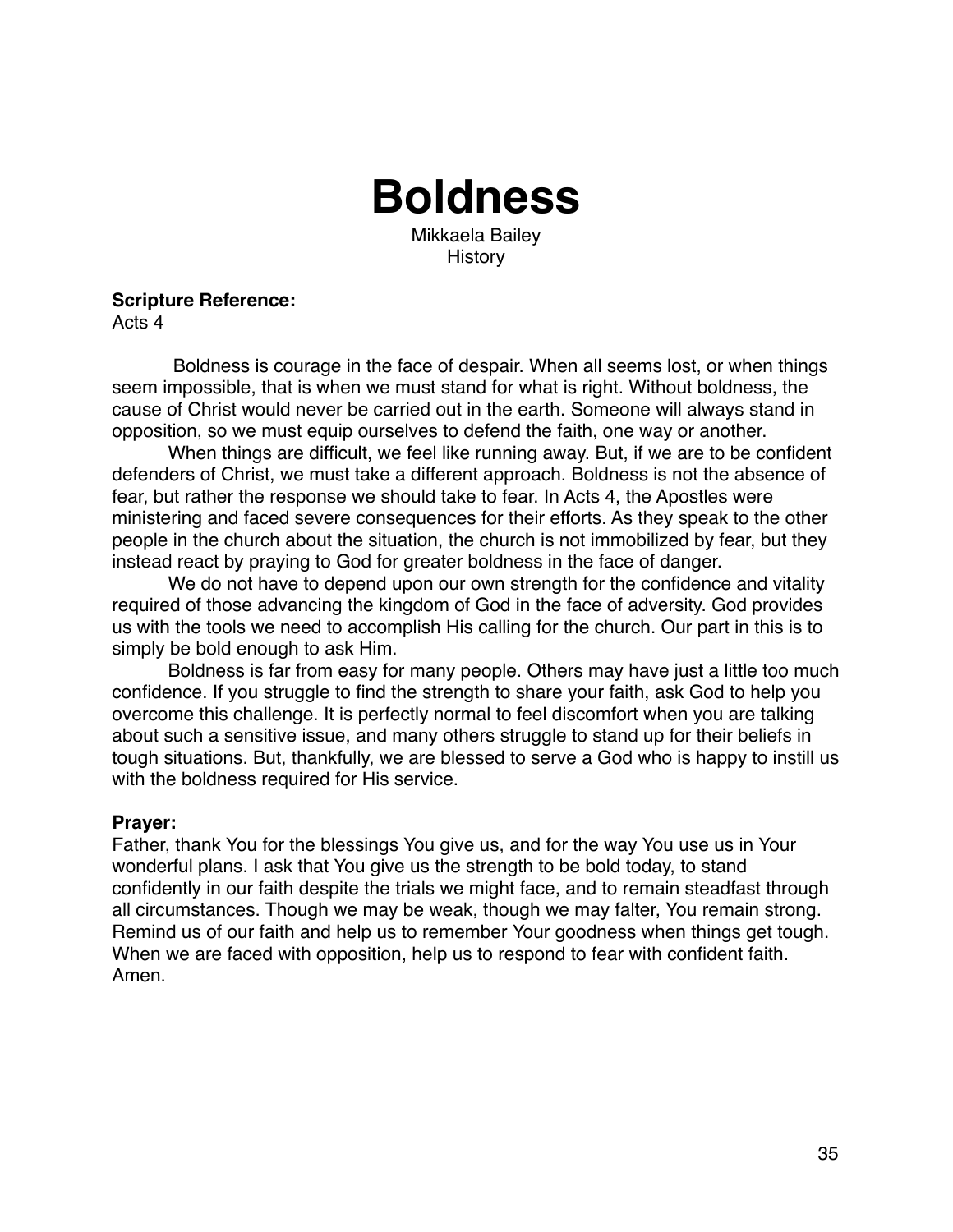# **Being Thankful for Quiet Time**

Savannah McCollum Business & Religion

#### **Scripture Reference:**

Colossians 4:2, Psalm 95:2-3

While in college, you will learn to be thankful for many things. You will understand what it means to be thankful for coffee, sleep, free time, etc. With all the assignments and activities that fill your life, the smallest amount of free time will become very special to you. During my fall semester as a sophomore, I learned how to appreciate free time. I was taking 18 credit hours, had a work study job, sang in choir, and still tried to have a social life. I often did school work from 8am to 8pm - no lie. That semester, my relationship with God really suffered. The only time I read my Bible was when I was working on a lesson for church, or I had 10 minutes to spare before my next class. Trust me when I say that this Christian lifestyle is not healthy for your faith and can really damage your relationship with God. I am thankful that my spring semester as a sophomore has been better, and I have been able to spend quality time with God. This past week I was finally able to visit the Potter's Place: a place of prayer and devotion just a 10 minute walk from Southern Wesleyan's campus. There, for the first time in months I rested in the presence of God. I didn't have any school work to do, a game to go to, or friend to meet. I had the Bible, a prayer journal, and my God to keep me company. I will never forget the feeling of gratitude that washed over me as I sat in that little room that seemed so far away from the rest of the world. I tell you this in hopes that you will understand or be reminded of how precious time with God can be, and if you are able to spend some with Him, be thankful. There is so much in our lives to distract us or keep us from "Jesus time," so be thankful when you spend time with God; cherish it.

#### **Prayer:**

#### Our precious Father,

We thank You for planning time in our lives to spend with You without our knowing. Thank You for moving in mysterious ways to allow us to spend time with You. We thank You for people who give us the opportunity to separate ourselves from the world to be alone with You, like those at the Potter's Place. God, we praise You for the wonderful things You do in our lives. We ask that You give us more opportunities to be alone with You. Thank You for being a God that wants to spend time with us. Amen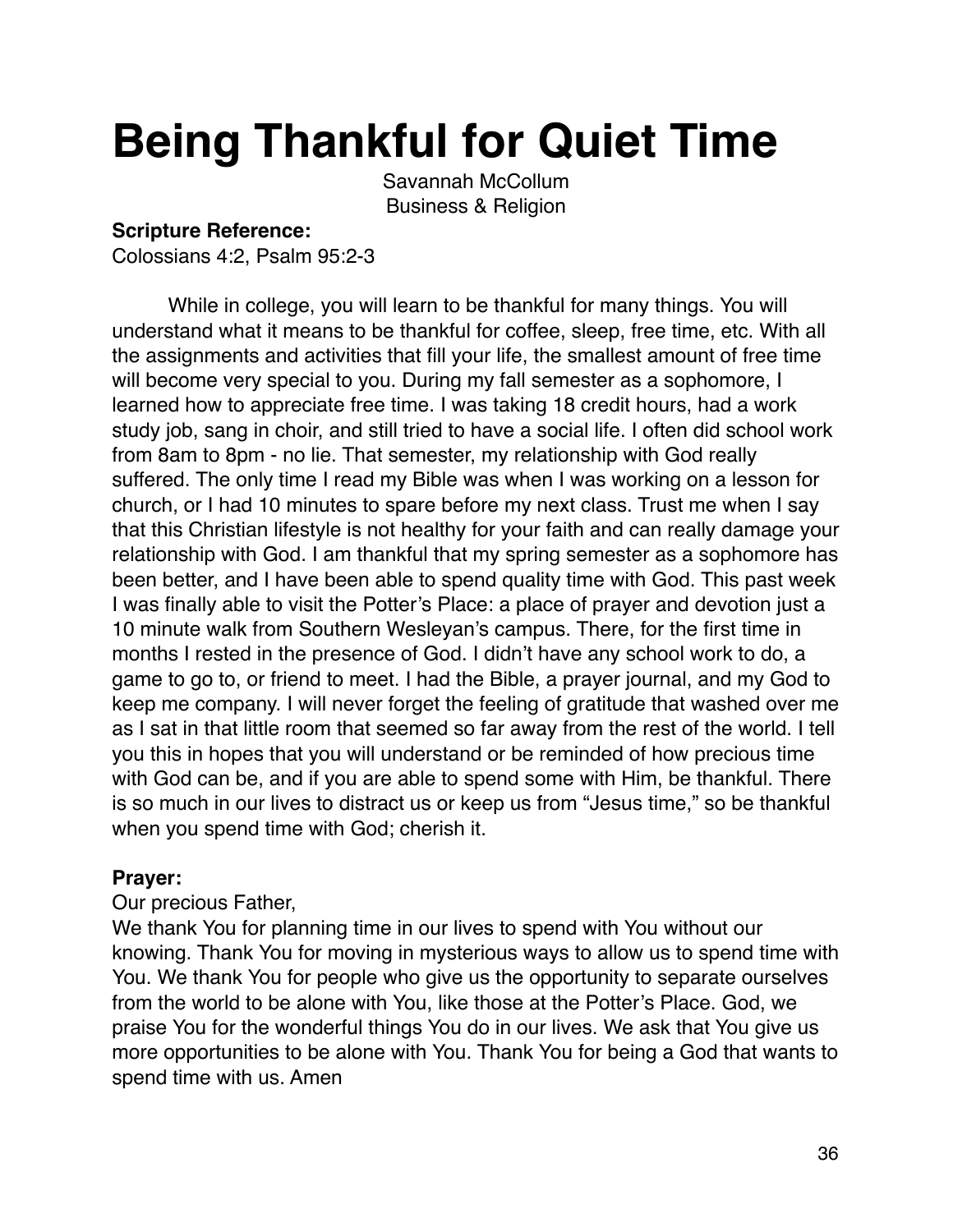# **Our Sabbath Rest**

Julia Grace Rink Biology Education

#### **Scripture Reference:**

Genesis 1:27; Genesis 2:15; Exodus 20:8-11; Psalm 90:12; Jeremiah 29:11; Matthew 6:32-33; Titus 3:5; Hebrews 4:11

What does the fourth commandment, "Remember the Sabbath day, to keep it holy," mean to you? Maybe it's always been of little importance in your life. Well, God actually gave this day to us as a gift, calling it "blessed" and "holy." Since it is holy, it is to be set apart. God said, "on it you shall not do any work." God tells us to work hard, even from the beginning of creation "God took the man and put him in the garden of Eden to work it and keep it." But He also wants us to rest, like He did on the seventh day. "God created man in his own image," so we should mirror His works by also having a day of rest so that we can grow in His likeness. Of course, our omnipotent God didn't rest because He was tired, though we can be grateful for finding refuge in this, but He stopped from His labors because of Jesus, who is our Sabbath rest. The Lord has provided us with this blessed day to rest from our works and remember His. Jesus "saved us, not because of works done by us in righteousness, but according to his own mercy."

It's not easy to complete the week's work and rest, but God tells us to "strive to enter that rest." We must be diligent in our six days of work, "[numbering] our days, that we may get a heart of wisdom." There will be times when the things of this world compete for God's attention, but stressful times like these require trust in God. He knows what you need, and if you "seek first the kingdom of God and his righteousness," His provisions will be sufficient.

#### **Prayer:**

Papa,

I thank you so much for blessing me with a day once a week to spend unhindered time with you. You are my peace and my rest, Jesus. Please give me wisdom throughout my week to do the tasks of the world, so that my mind would be stilled and my anxieties quieted when I freely meditate on You on my day of rest. Jesus, I know You have done everything necessary, but I ask that You would remind me of that when demands of the world seek to pull me away from this precious time You've gifted me. I pray this in the name of Jesus, my Sabbath rest. Amen.